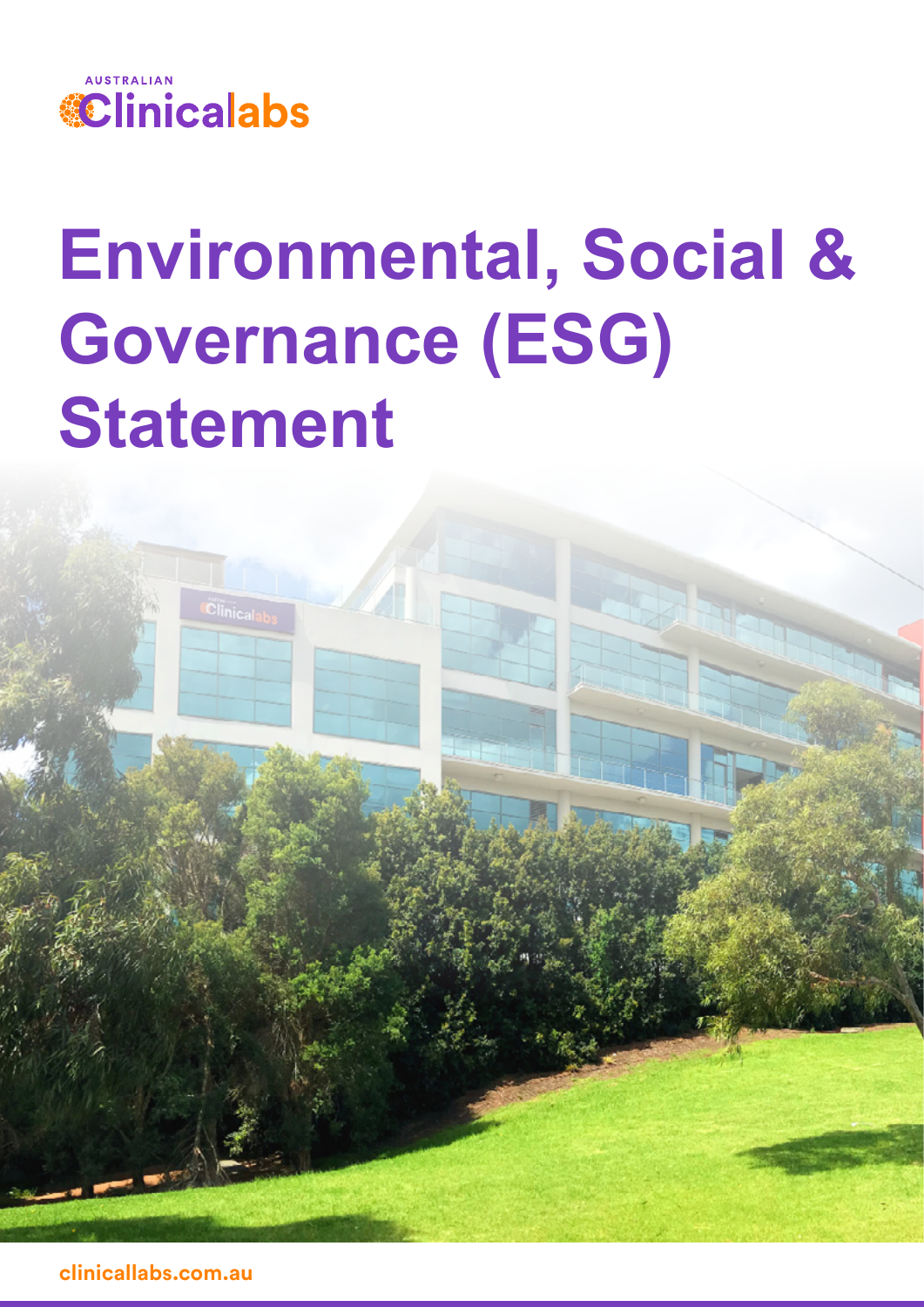# <span id="page-1-0"></span>Table of Contents

| <b>Introduction</b>                                     | 4               |
|---------------------------------------------------------|-----------------|
| <b>Scope</b>                                            | 4               |
| <b>Sustainability Reporting</b>                         | 4               |
| <b>ACL's Mission &amp; Values</b>                       | $5\phantom{1}$  |
| <b>Company Mission</b>                                  | 5               |
| <b>Company Values</b>                                   | 5               |
| <b>Sustainability Disclosures</b>                       | 6               |
| <b>COVID-19 Response</b>                                | $\overline{7}$  |
| <b>Furthering Education</b>                             | 9               |
| <b>Clinical Research &amp; Medical Excellence</b>       | 11              |
| <b>Environmental</b>                                    | 13 <sub>1</sub> |
| Greenhouse Gas (GHG) Emissions                          | 13              |
| <b>Mobile Sources</b>                                   | 13              |
| <b>Stationary Sources</b>                               | 13              |
| Regulatory Risk Management and Environmental Compliance | 13              |
| <b>Air Quality</b>                                      | 13              |
| <b>Energy Management</b>                                | 13              |
| Water & Wastewater Management                           | 13              |
| <b>Water Usage</b>                                      | 13              |
| Waste & Waste Management                                | 14              |
| <b>Waste Disposal</b>                                   | 14              |
| Ecological                                              | 14              |
| Environment                                             | 14              |
| Innovation                                              | 14              |
| <b>Social</b>                                           | 15              |
| <b>Social Capital</b>                                   | 15              |
| Human Rights & Community Relations                      | 15              |
| <b>Safety of Clinical Trial Participants</b>            | 15              |
| <b>Community Relations</b>                              | 15              |
| Training & Education of future Pathologists             | 15              |
| <b>Access &amp; Affordability</b>                       | 15              |
| <b>Access for Low-Income Patients</b>                   | 15              |
| Privacy & Data Security                                 | 16              |
| Customer Privacy & Use of Personal Information (PI)     | 16              |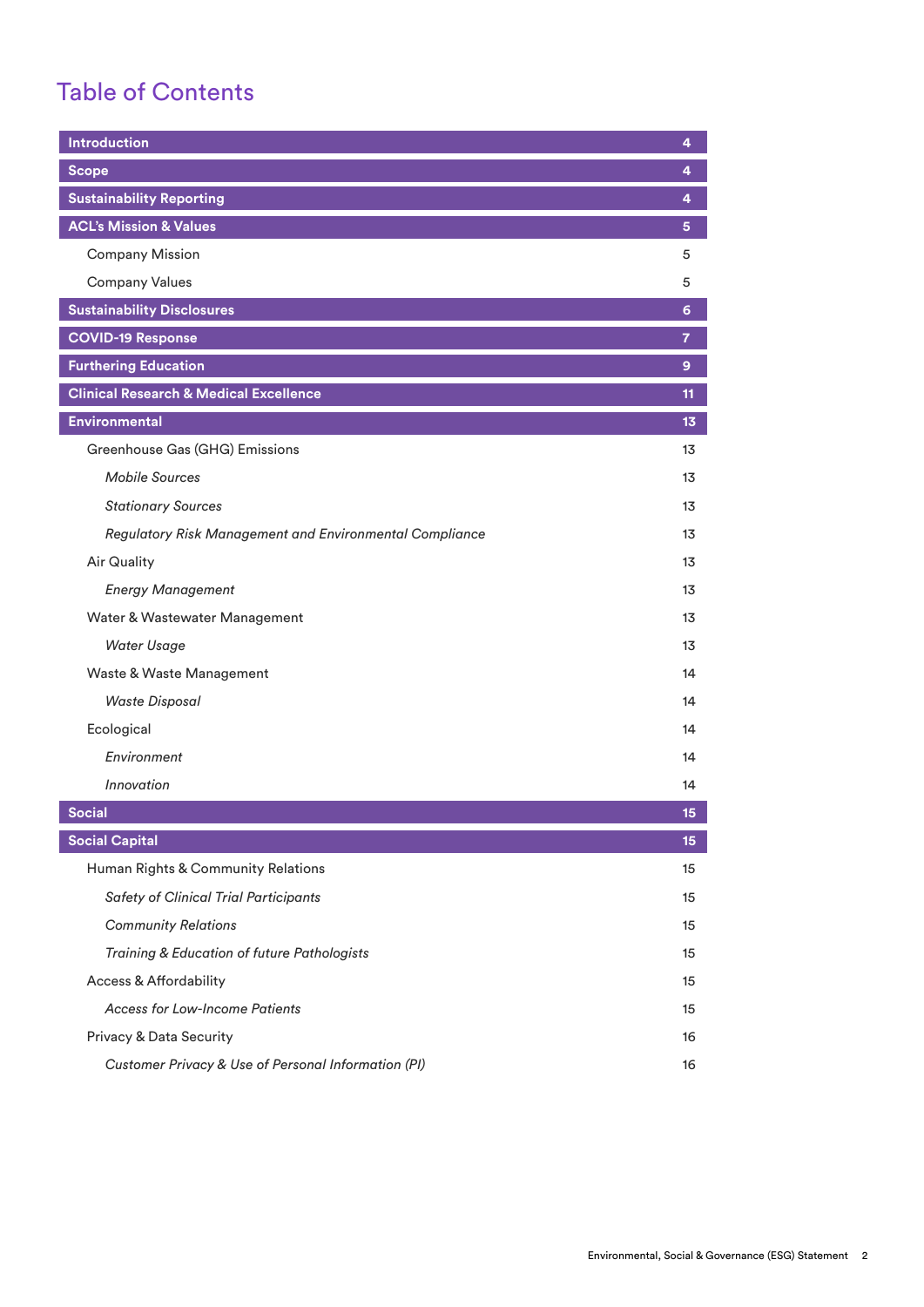| <b>Customer Welfare</b>                                              | 16 |
|----------------------------------------------------------------------|----|
| Services provided that may create health or safety risks to patients | 16 |
| Selling Practice & Product Labelling                                 | 16 |
| <b>Pricing &amp; Billing Transparency</b>                            | 16 |
| Product/Service Quality & Safety                                     | 17 |
| <b>Materials Sourcing &amp; Management</b>                           | 17 |
| <b>Human Capital</b>                                                 | 17 |
| <b>Labour Practices</b>                                              | 17 |
| Human Resource Management                                            | 17 |
| <b>Training &amp; Education</b>                                      | 18 |
| Employee Engagement, Diversity and Inclusion                         | 18 |
| <b>Employee Engagement</b>                                           | 18 |
| Diversity & Inclusion                                                | 19 |
| <b>Governance</b>                                                    | 20 |
| Board & Corporate Governance                                         | 20 |
| <b>Business Ethics/Model Resilience</b>                              | 20 |
| <b>Board Diversity</b>                                               | 20 |
| <b>Ethical Business Practice</b>                                     | 20 |
| <b>Reputational Risk</b>                                             | 20 |
| <b>Other Governance</b>                                              | 21 |
| Management of the Legal & Regulatory Environment                     | 21 |
| Competitive Behaviour                                                | 21 |
| <b>Taxation</b>                                                      | 21 |
| Risk & Compliance                                                    | 21 |
| <b>Critical Incident Risk Management</b>                             | 21 |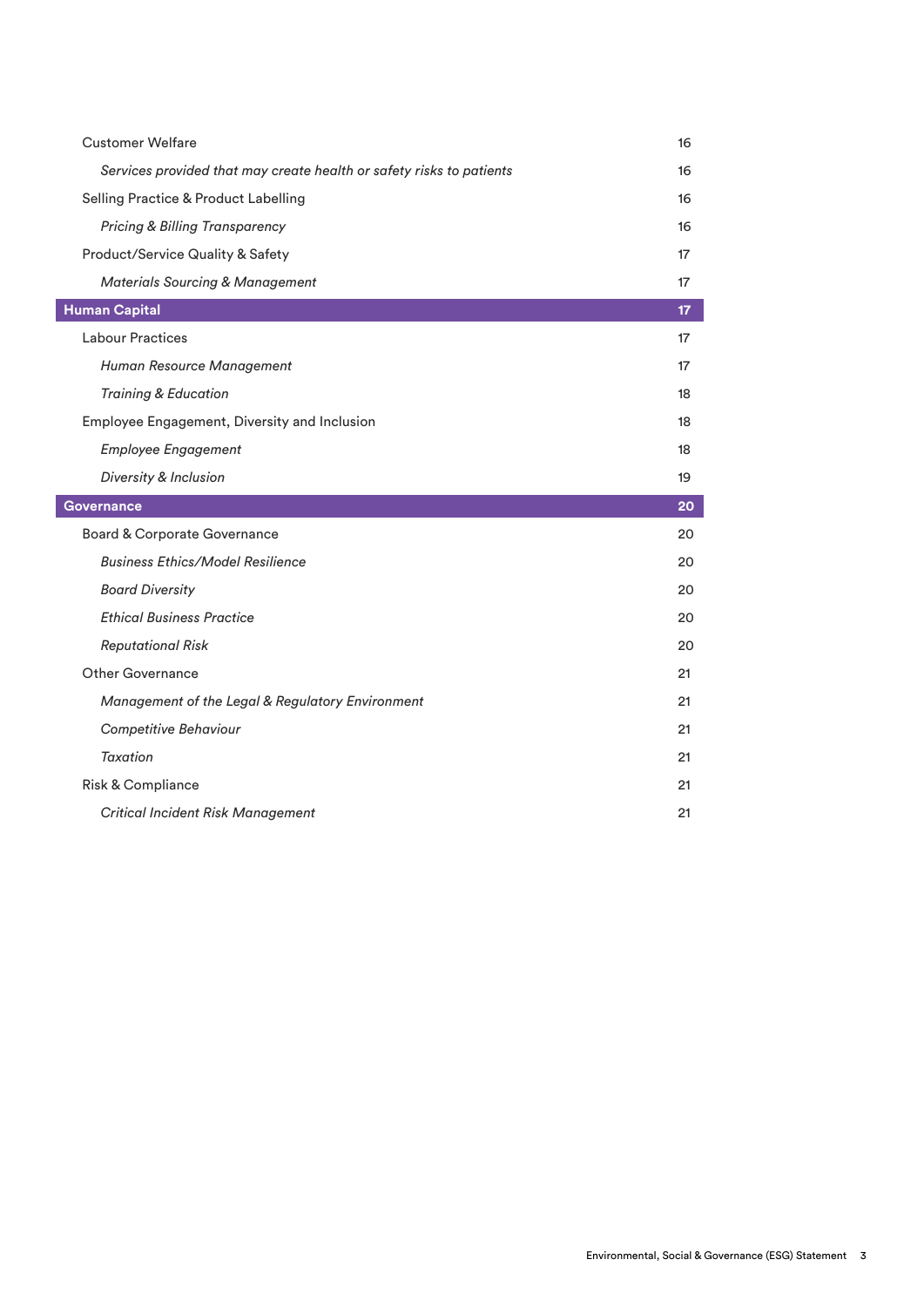# <span id="page-3-0"></span>Introduction

Australian Clinical Labs Limited (**ACL**)1 is an industry leader committed to providing positive social impact and contributing meaningfully to the communities in which the Company operates. ACL was formed through the integration of Healthscope's Australian pathology business in 2015, St John of God Health Care's pathology business in 2016, Perth Pathology in 2016 and SunDoctors in 2021. ACL currently provides pathology and other related services to communities in Victoria, New South Wales, Queensland, the Northern Territory, Western Australia, South Australia and the Australian Capital Territory.

ACL operates 86 National Association of Testing Authorities (NATA) accredited laboratories and 995 Accredited Collection Centres (ACC), 30 specialist skin cancer clinics and services over 90 hospitals including public and private. There are approximately 3,850 people under the employ of ACL who assist with performing millions of episodes each year, for a range of clients, including doctors, specialists, patients, hospitals and corporate clients.

This is our first ESG Statement outlining relevant policies and practices, as of August 2021, that align with ACL's values of continuous improvement. Our Environmental, Social and Governance (ESG) strategy and activities are integrated into business practice, with effort across a range of foci and an additional program focusing on particular areas.

Striving for and achieving continuous improvement is in our DNA and through the collective mind, we aim to empower decision-making that saves and improves lives. We acknowledge the vital role ACL's contribution can play in helping to address global sustainability challenges and have considered our ESG position accordingly.

As a company, we have considered our sustainability commitment and contribution in the context of Australia's global commitment to the Sustainable Development Goals (**SDG**s). These Global Goals were adopted by all United Nations Member States in 2015 as a universal call to action to end poverty, protect the planet and ensure that all people enjoy peace and prosperity by 2030.



We have appropriately identified particular regard for SDG 3 (good health and well-being), SDG 4 (quality education), SDG 5 (gender equality), SDG 8 (decent work and economic growth), SDG 9 (industry, innovation and infrastructure), SDG 10 (reduced inequalities), SDG 11 (sustainable cities and communities), SDG 12 (responsible consumption and production) and SDG 13 (climate action).

## Scope

This Statement relates to all staff under the employ of ACL, ACL suppliers, contractors and the Board; all activities undertaken by or on behalf of ACL; and all facilities operated and/or managed under the direct control of ACL employing entities.

All business operations are in scope regardless of their function, unless stated otherwise.

# Sustainability Reporting

Collectively with the Board, the Chief Executive Officer (**CEO**) oversees the development and delivery of our sustainability strategy. The Chief Operating Officer (**COO**) has accountability for the delivery of sustainability goals and has the authority within the organisation to influence goals, activities, systems and behaviours at all levels.

Reporting to the CEO (and COO) the State Executive Officers (**SEO**s) and Company Secretary are responsible for the management and performance of ESG-related risks and opportunities.

The CEO, COO and SEOs meet regularly to manage and measure the performance of the Company. ESG is part of the Executive agenda and sustainability risk and opportunities are regularly reported to the Board, through the reporting channels of the CEO and COO respectively.





1 The expressions "we", "us", "our", "ACL" and "the Company" refer to Australian Clinical Labs Limited and/or its subsidiaries as the context is appropriate.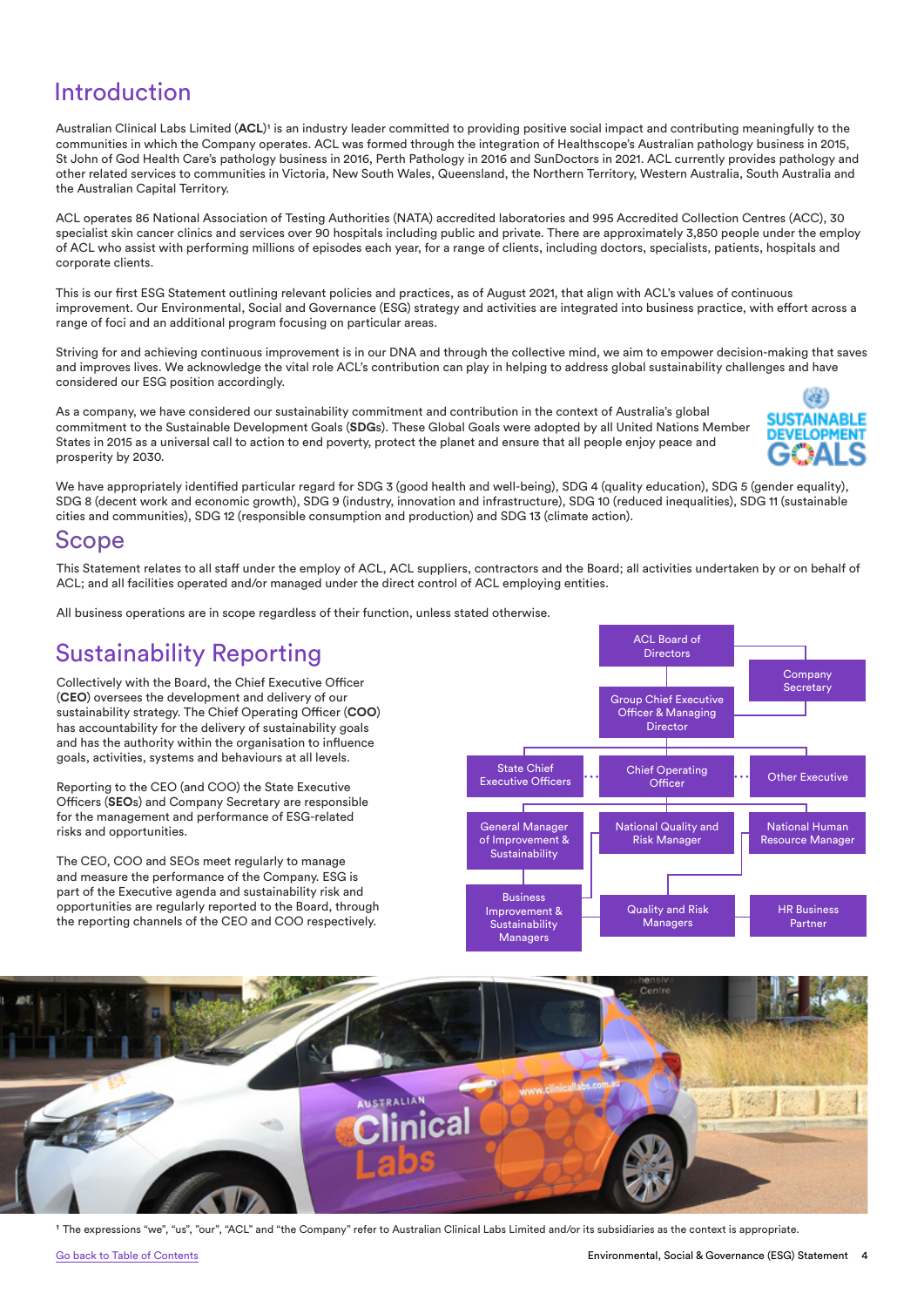# <span id="page-4-0"></span>ACL's Mission & Values

ACL's mission and values were developed at the formation of the organisation, at the time of integration with Healthscope, St John of God and Perth Pathology. With many staff having previously worked in hospital pathology laboratories, for-profit and not-for-profit, with very different stated values, a process in which staff at all levels were engaged allowed the establishment of a shared purpose and newly shared values for the new organisation. With many staff having previously worked in hospital pathology laboratories, for profit and not for profit and not for profit and not for profit and not for profit and not for profit, with very different

Our staff are highly engaged by the sheer purpose of our mission. Our values, also developed with staff engagement, are key to how we behave and expect others to behave as we act and interact to fulfil our mission. Our staff are highly engaged by the sheer purpose of our mission. Our values, also developed with staff engagement, are key to how we behave

#### **Company Mission**

Our mission is to combine medical and scientific leadership and talented people with innovative thinking and technologies to empower decision-**Company Mission** making that saves and improves patients' lives. We strive to achieve excellence through improving efficiency, encouraging innovation and engagement. Fundamental to our mission is having a positive impact on the environment and society, fostered by leading governance practice. making that saves and improves patients' lives. We strive to achieve excellence through improving efficiency, encouraging innovation and

#### **Company Values**   $\epsilon$  mission is having a positive impact on the environment and society, fostered by leading governance practice.

Our values and behaviours serve to shape the culture within the workplace; set and manage expectations for staff, patients and community; and **Company Values**  strengthen and further define business' culture. As a company, we have formal methods of promulgating our values to ensure they are felt and strengthen and further define business culture. As a company, we have formal methods or promulgating our values to ensure they are left and<br>seen in the way we behave. The fundamental strength of our values is that they are and commitment to our mission. seem in the way we behave. The fundamental strength of our values is that they are dirveriby us at an levels, due to start engagement, passion and communent to our mission.

# <u>Q</u>  $\boldsymbol{\lambda}$  $\frac{1}{2}$  $\blacktriangledown$  $\bigcirc$

#### **Patient Focus and Medical Excellence Patient Focus and Medical Excellence**

We serve to protect the best interests of our patients by aiming to achieve excellence in our daily actions. We serve to protect the best interests of our patients by aiming to achieve excellence in our daily actions. We are committed to: We are committed to:

- Applying evidence-based practice to our diagnostic practice and medical care. Applying evidence-based practice to our diagnostic practice and medical care.
- Utilising best practice science to deliver accurate and timely results. Utilising best practice science to deliver accurate and timely results.
- Continuously developing our skills and expertise through education and training. Continuously developing our skills and expertise through education and training.
- Investing in leading technologies. Investing in leading technologies.
- Being professional in conduct towards customers, patients and colleagues and garnering an appropriate sense of respect and empathy. and empathy.
- Continuously improving service performance and setting standards within the industry. Continuously improving service performance and setting standards within the industry.

#### **Efficiency and Effectiveness Efficiency and Effectiveness**

We apply innovative thinking to science and business. We endeavour to be agile in responding to the needs of customers and stakeholders. We aim to be proactive and not reactive to problems, meeting challenges with a "can do" attitude. stakeholders. We aim to be proactive and not reactive to problems; meeting challenges with a "can do" attitude. This is demonstrated by: This is demonstrated by:

- Anticipating potential problems and creating solutions to problems. Anticipating potential problems, creating solutions to problems.
- Applying innovative thinking to our diagnostic practice and our business. Applying innovative thinking to our diagnostic practice and our business
- · Listening, sharing, promoting and embracing new ideas, applying innovative ideas from other industries to our practice, where appropriate.
- Being flexible and agile in the course of business. Being flexible and agile in the course of business.

#### **Entrepreneurship and Agility Entrepreneurship and Agility**

We seek to deliver the Company's mission to as many people as possible by being vigilant of delivery costs.

- We are committed to: We are committed to:
- Continuously improving Company operations by being accountable and responsible for its diligent use of resources.
- Striving to improve efficiency and effectiveness in everything we do. Striving to improve efficiency and effectiveness in everything we do.
- Recognising and ceasing activities that do not positively impact our goals where we are able. Recognising and ceasing activities that don't positively impact our goals where we are able.
- Encouraging collaboration as part of the Company's pursuit in ensuring timely information for resilient business decision-making. decision-making.
- Setting challenging but achievable goals and meeting them. Setting challenging but achievable goals and meeting them.

### **Passion and Enthusiasm Passion and Enthusiasm**

We are passionate about pathology and enthusiastic about living out its mission. We are passionate about pathology and enthusiastic about living out its mission. we are passionate about pathology and enthusiastic abo

ACL and its staff demonstrate passion and enthusiasm by:

- Recognising and taking pride in good performance and rewarding achievements.
- Encouraging participation and collaboration to achieve team, organisation and social goals
- Taking a genuine interest in patients, customers, colleagues and community.
- Actively promoting pathology and ACL.

# **Respect and Integrity Respect and Integrity**

We are committed to ensuring the Company and its representatives act with the highest integrity and respect We aim to contribute to preserving human dignity by:  $W_{\text{reco}}$  and its representative same  $\mathcal{E}$ We are committed to ensuring the Company and its

- Maintaining confidentiality and privacy, respecting the customer and in compliance with governing laws and internal  $\mathsf{protocols.}$
- $\bullet$  Being honest, consistent and fair in interactions.
- Recognising individual needs, behaviours and conduct and understanding potential impacts adverse behaviour and/or conduct may have.
- Treating patients, customers and colleagues with respect and integrity.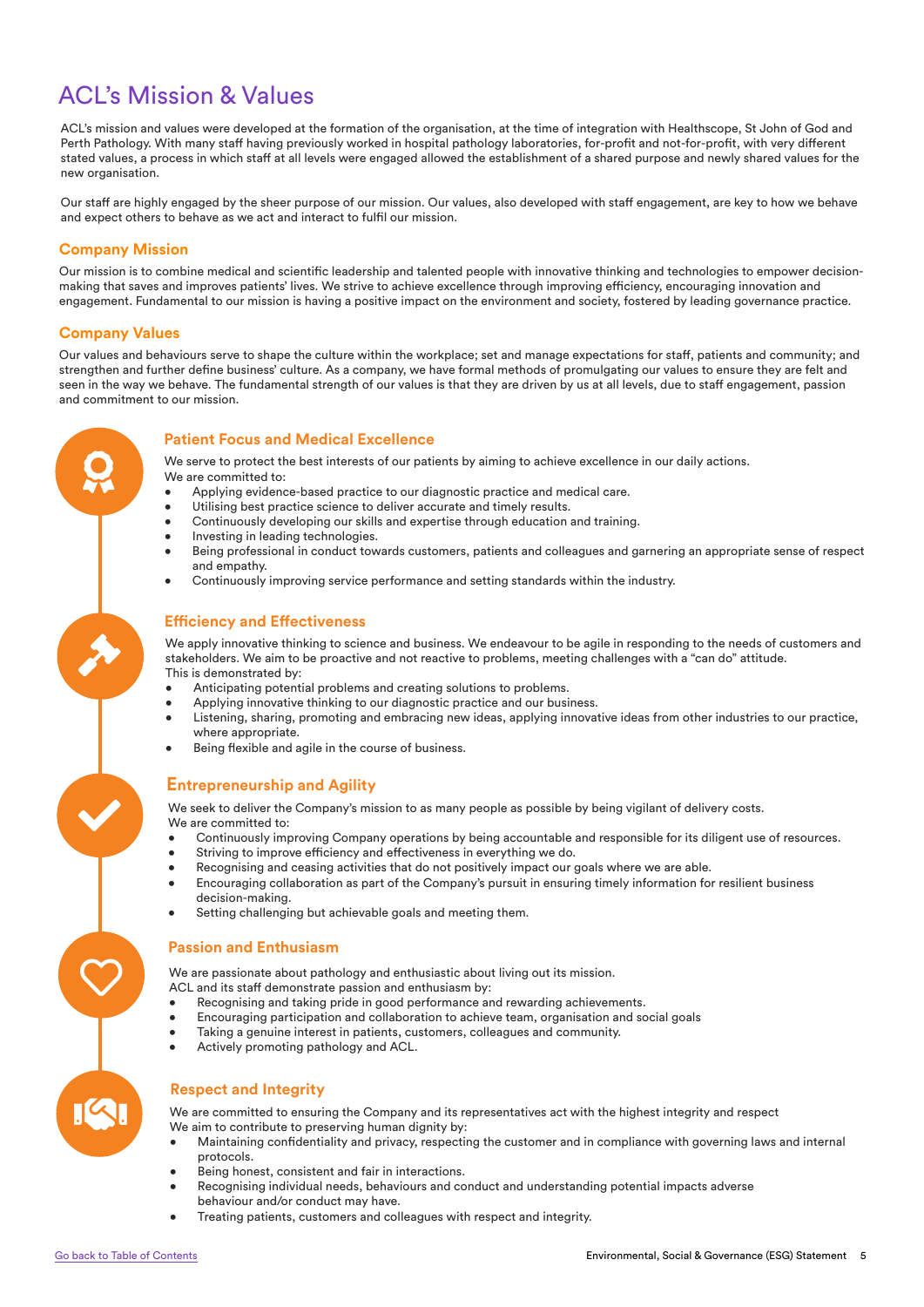# <span id="page-5-0"></span>Sustainability Disclosures

As a company, we aim to develop our disclosures in line with changing sustainability priorities relevant to the industry, investors, the Company and other stakeholders.

Together with the SDG's, this report has utilised the Sustainability Accounting Standards Board (**SASB**) standards as a guiding framework to identify, measure and align our disclosure topics and practice, where possible. ACL's sustainability activities include a range of programs and projects aimed at improving its ESG impact, as outlined in the following pages.

For future sustainability disclosures, we will continue to develop our sustainability program to provide, where possible, quantitative data relating to our Company's practice. ACL intends to be guided by the Task Force on Climate-related Financial Disclosures (**TCFD**) reporting requirements and those of other relevant sustainability bodies, to ensure decision-useful, forward-looking information, on the material impacts of climate-related risks and opportunities is readily available, to the greatest extent possible.

In the 2022 financial year, ACL will assess scope 1 and 2 greenhouse gas (**GHG**) emissions and our carbon footprint, in line with international standards such as the GHG Protocol, which supplies the world's most widely used GHG accounting standards and the ISO 14064-1 Standard for reporting of GHG emissions and removals.

Once our carbon footprint is assessed, appropriate measures, together with existing measures and potential measures, will become identifiable. This information aims to give greater insight into the management of waste, bio-diversity risks and water. Delivering our mission to combine talented people and innovative thinking, ACL's Board, management and other relevant stakeholders have identified particular ESG activities in which we wish to drive additional impact.

As part of the Board's delegation, it has requested management determine and focus on particular issues, setting appropriate and achievable measures. The table below outlines these key foci. Collectively, ACL management identified its 9 key focus issues that the company intends to focus on as projects over the next 12-24 months, as set out below.

We have identified different approaches to take as a means to guide the company in its pursuit to improve sustainability practices.

|               | <b>By 2023</b>                                                  |                                                                                                                                                                                |                                                                                                    |  |  |  |  |  |  |
|---------------|-----------------------------------------------------------------|--------------------------------------------------------------------------------------------------------------------------------------------------------------------------------|----------------------------------------------------------------------------------------------------|--|--|--|--|--|--|
|               | <b>Focus Issue</b>                                              | <b>Target</b>                                                                                                                                                                  | <b>Measurement</b>                                                                                 |  |  |  |  |  |  |
|               | 1. Minimise GHG<br>Emissions in logistics                       | Scope 1 and 2 emissions to be measured,<br>$\bullet$<br>published in 2022.<br>Digitisation, GPS tracking, optimised courier<br>$\bullet$<br>routes, flexible working practices | Scope 1 and 2 results, total kms and fuel per<br>episode, number of cars                           |  |  |  |  |  |  |
| Environmental | 2. Energy Reduction at<br><b>Facilities</b>                     | Collaborate with landlords to have solar panels<br>$\bullet$<br>and LED lighting installed at laboratories                                                                     | Total electricity usage<br>Renewable energy %                                                      |  |  |  |  |  |  |
|               | 3. Innovation/Digitisation                                      | Reduce carbon footprint via increased<br>$\bullet$<br>digitisation of ordering and reporting processes                                                                         | Reduced postage and paper usage<br>Total electronic orders as % of total                           |  |  |  |  |  |  |
|               | 4. Workplace Health &<br>Safety (WHS) for staff<br>and patients | WHS managers comprehensive audit and<br>$\bullet$<br>improvement of practice<br>Continuous Improvement framework<br>$\bullet$                                                  | Number of incidents, lost time injury frequency<br>rates, monthly WHS reports                      |  |  |  |  |  |  |
| Social        | 5. Training & Education                                         | Training future generations of pathologists<br>$\bullet$                                                                                                                       | Registrars under training, fellowships awarded                                                     |  |  |  |  |  |  |
|               | 6. Customer Care                                                | Increase engagement with customers, patients<br>$\bullet$<br>and staff and ensure care quality is measured<br>and continuously improved                                        | Patient feedback via automated SMS scores                                                          |  |  |  |  |  |  |
|               | 7. Board Governance                                             | Align Board governance structure(s) and<br>$\bullet$<br>practices to ASX<br>Corporate Governance where appropriate<br>$\bullet$                                                | CGS, Board structure review and performance<br>evaluation                                          |  |  |  |  |  |  |
| Governance    | 8. Cyber Security &<br>Privacy                                  | NIST evaluation and targets set, plan<br>$\bullet$<br>implemented                                                                                                              | Penetration testing and action                                                                     |  |  |  |  |  |  |
|               | 9. Diversity                                                    | Number of women at Board and senior<br>$\bullet$<br>management<br>Salaries to align<br>$\bullet$                                                                               | Target 40% women, 40% men, 20% any at Board and<br>senior management level, salary audits - equity |  |  |  |  |  |  |



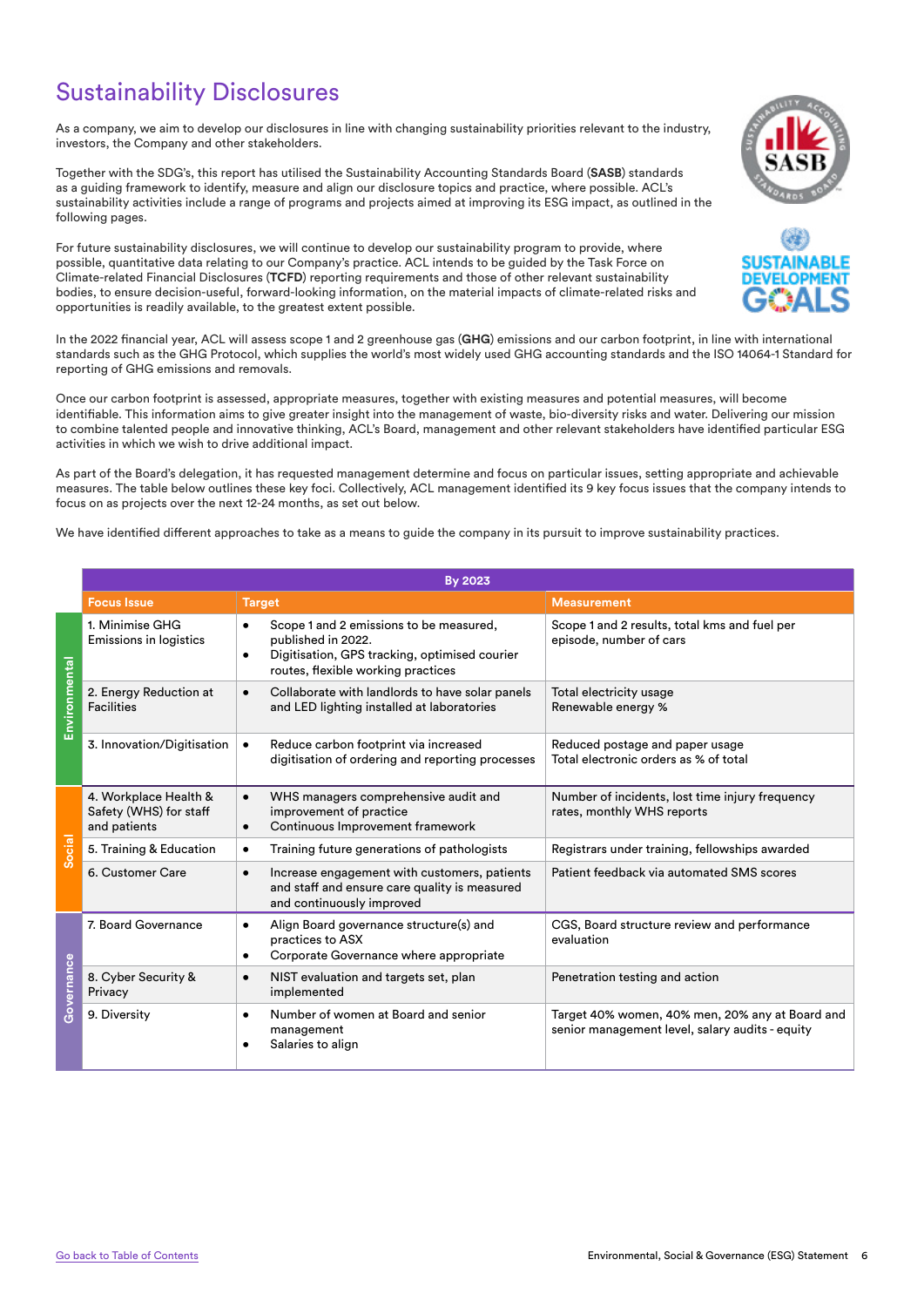# <span id="page-6-0"></span>COVID-19 Response

#### **Our People**

#### Our people are our biggest asset.

ACL recognises the dynamic industry in which we operate and the subsequent impact it may have on individuals, particularly given our acute role in the pandemic. Accordingly, the management team have focused on developing particular support and strategies for self-care.

Our Employee Assistance Program (EAP) has been updated to give extra support throughout COVID-19 to assist in dealing with and developing strategies to overcome new challenges presented by COVID-19. Our EAP extends to all employees, with the aim to equip vulnerable members with the necessary skills to assist with human flourishment and cultivate a safe working environment. Our program provides opportunities for employees to speak confidentially with experienced counsellors, who are qualified to assist with a range of issues. We offer support through EAP on general life challenges including relationship issues, grievance and loss, financial affairs, and general mental health and wellbeing.

#### **Helping our communities through COVID**

ACL prides itself on maintaining its strong values, which not only reflect the culture of the company, but also principles of ethics and honesty. Accordingly, during our COVID-19 response, we maintained our focus on treating our patients with the same values, respect and dignity.

ACL's effective early response to the pandemic focused on delivering its mission to save and improve lives. COVID-19 highlighted the business' resilience and the agility and flexibility of staff, in being able to respond quickly and effectively to the necessities of the pandemic. We are proud of our staff for remaining committed to embodying our values and their efforts made toward exercising medical excellence to patients. Our communities have shown appreciation through sending cards, notes, emails, gifts and formal acknowledgements, extending their gratuities for the excellence that was displayed by ACL staff.

As part of our response, we established a National COVID-19 Advisory Group, including the medical specialist leadership and representatives of key functions. Our National COVID-19 Advisory Group met daily at the peak of COVID-19 and communicated regularly with staff to ensure their safety in practice. Examining literature and implementing best practice to respond to the continually changing conditions formed part of the Advisory Group's duties. Findings were communicated to staff and communities at large to assist with the impacts of COVID-19 and to ensure that ACL was well placed to help the community in their response.

COVID-19 testing, facilitated by our phlebotomists, courier drivers, laboratory scientists, pathologists and many others, provided the diagnostic data our communities needed to protect themselves.

Irrespective of geographical location or environmental influence from the changing seasons, our teams in the drivethrough clinics through to testing laboratories have remained motivated and inspired by the work we do. In the call centres, teams have remained compassionate and efficient, answering millions of phone calls.

ACL was also able to provide vital assistance to our doctor referrer-base. As the nation began moving to a telehealth model of care, ACL supported our referrers with the transition by enabling the use of electronic referral forms, as well as integrating automated telehealth referrals into our eOrders platform. Innovation and digitisation have made it easier for doctors to continue with their practice, whilst ensuring patient safety.

#### **Supporting Government & Industry**

All ACL state businesses have been instrumental in supporting state governments with their rigorous testing programs. Each of our state businesses has played a significant role in assisting respective State Health Departments to conduct their large-scale COVID-19 response. What started as a series of informal agreements has now expanded to include a number of successful tenders, contracts and retainers – resulting in ACL standing up a number of new testing locations to assist in the effort. ACL staff have applied their skill, diligence and care to patients and our labs have driven excellence in regard to testing volumes and turnaround times.

During FY21, ACL forged important new relationships with both government and industry in the fight against COVID-19. Clinical Labs partnered with Mining Companies and universities to provide COVID-19 testing for FIFO ('Fly-In, Fly-Out') workers. The testing not only assists the mining sector in being able to continue to provide jobs and revenue for the economy but also provides valuable community data for the WA Health Department from a research standpoint.



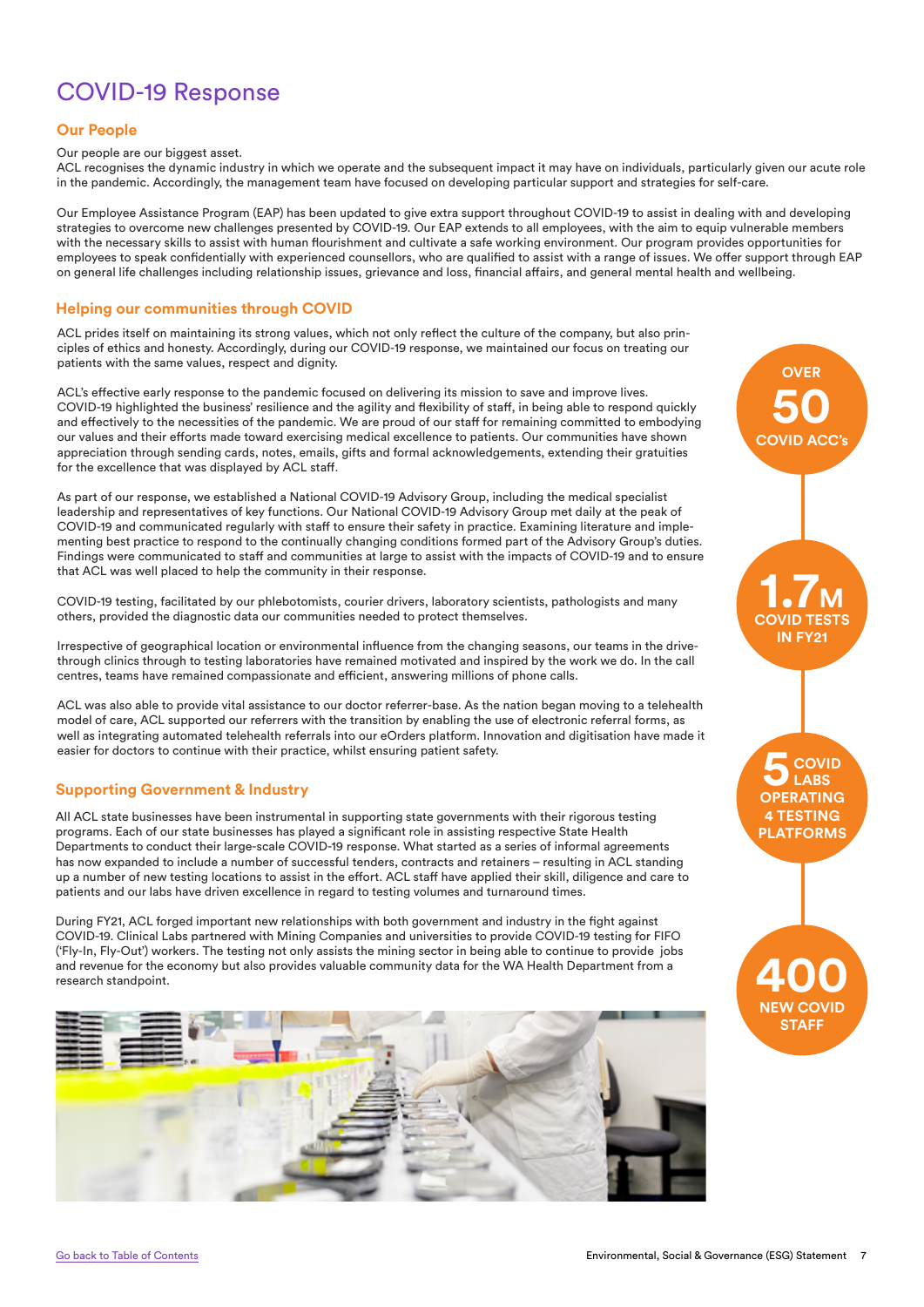#### **Setting up Testing Capacity**

As part of our COVID-19 response, we opened an additional 50 ACCs and employed over 400 new staff to service the increased demand for pathology services, from COVID-19 and other work. Under the guidance and medical leadership of our pathologists, our phlebotomists, courier drivers, laboratory scientists and staff group at large have assisted with facilitating over 1.7 million COVID-19 tests. From our laboratory teams who have provided time-crucial diagnostic data, to our procurement and logistics teams ensuring requisite equipment is available; support across different functions has contributed to our effective response.

Demonstrating the Company's resilience and agility, as new COVID-19 ACCs were set up, our business development and collection teams acted quickly and made necessary arrangements to ensure sites were adequately staffed during times of increased demand. We readied drive-through clinics and pop-up testing sites over weekends and at the extreme, within 24 hours, meeting the challenges of COVID-19 with a "can do" attitude. Our mission underpinned our operations at this time, with our aim to be proactive and not reactive to problems but also mindful to balance care for our staff and community equally.

As unprecedented numbers of samples arrived in our laboratories, ACL's ability to leverage from a single unified Laboratory Information System (LIS) became crucial to our response. Operating an additional five COVID-19 laboratories and four different testing platforms, our laboratory teams across the country have been adaptable and responsive to differing levels of volume. Digitisation enabled samples and data to be moved nationally in ACL's network to laboratories with spare capacity. Our LIS assisted in our ability to process additional volumes and efficiently provide results to patients and/or other relevant stakeholders including doctors and hospitals.

#### **PPE and Consumables**

In addition to supporting our communities, ACL is committed to protecting our people, many of whom perform their duties on the frontline. During FY21, many essential items of personal protective equipment (PPE) and testing consumables were at critical levels globally. ACL was able to maintain a steady supply, ensuring adequate supplies and consumables were available so frontline staff were safe and our role in testing could be continued seamlessly. This was implemented concurrently with our Modern Slavery Policy. Sustainable sourcing and enhancing supply chain engagement are part of our ESG activities.

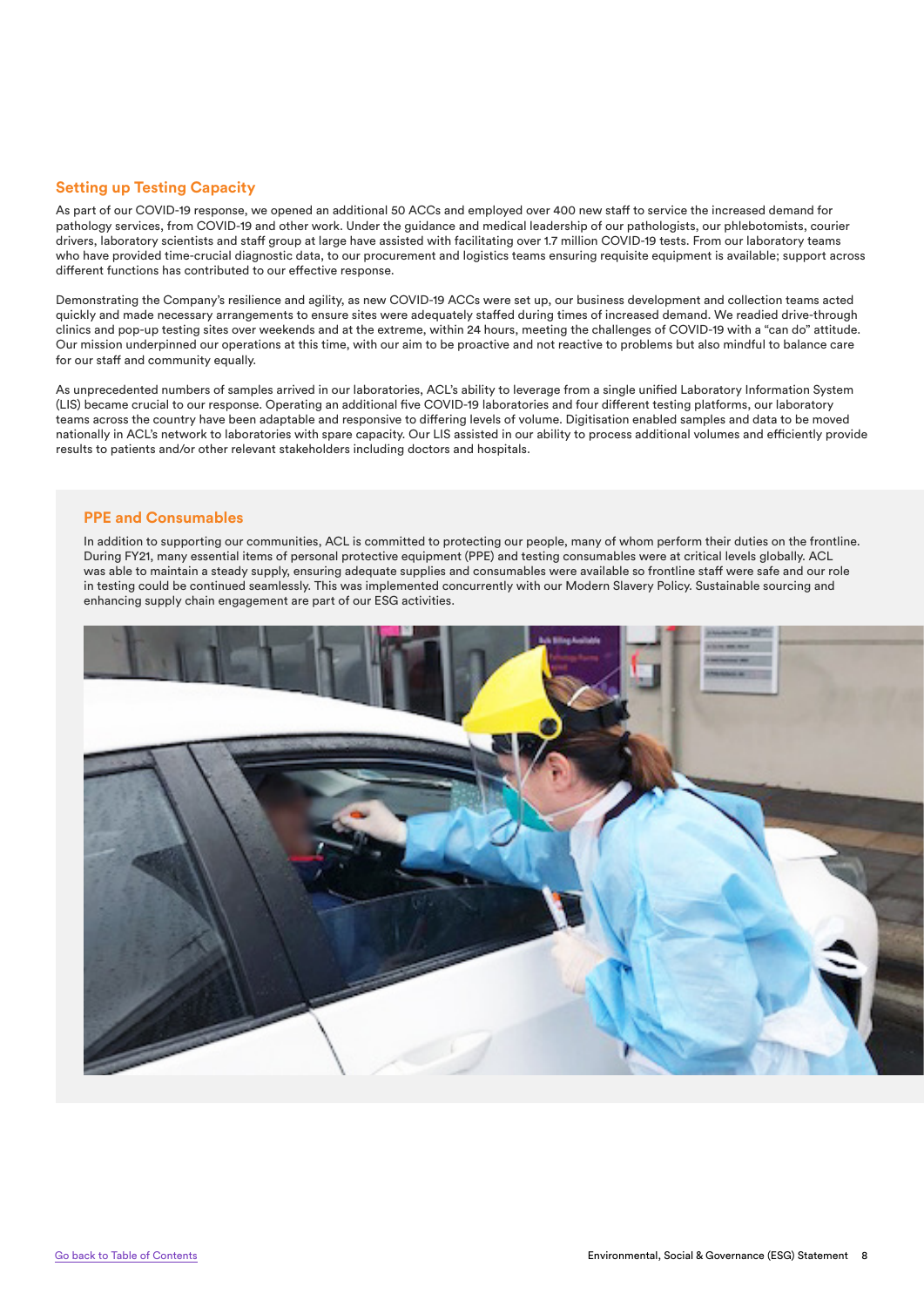# <span id="page-8-0"></span>Furthering Education



In pursuit of providing clinical excellence through continuous improvement, we recognise the importance of providing ongoing education and training to our staff and referral networks. By fostering a collaborative, knowledgebased culture, we are able to attract and retain our talented staff. We are also able to utilise our expertise and teachings with the greater medical community by sharing our knowledge.

Reflecting the Company's commitment to continually improving lives and public health, we recognise the significant impact our talented clinicians can have on saving and improving patients' lives. Accordingly, we are committed to continuing professional education for our staff, including training the next generation of pathologists and scientists.

#### **Our Pathologists & Scientists**

At ACL, we have over 590 pathologists and scientists from a variety of backgrounds, who practice across multiple disciplines. We understand the importance of protecting the integrity of services provided, by applying evidencebased practice and the need to be responsive to the emerging needs of our referrers and patients.

Accordingly, all pathologists are Fellows of the Royal College of Pathologists Australia (RCPA) and participate in the RPCA's Continuing Professional Development Program. We also support our diagnostics team as they participate in multi-disciplinary meetings, medical student teachings and clinical collaboration across all specialties, where possible.

Many of our pathologists are training supervisors, accredited by the RCPA. As part of our commitment to training future generations, our expert pathologists are actively involved in the training of future medical practitioners. ACL hosts up to 20 pathology registrars annually, as they undergo supervised training for their admission to Fellow of the RCPA.

Many of our pathologists also act as college examiners and participate in peak body advocacy, as members on Boards, Advisory Committees and scientific and professional symposia.

ACL launched 'Focus Haematology', a first-of-its-kind annual training course for Haematology Registrars around Australia. This involves Haematology experts from across the country attending and presenting materials to assist registrars in preparing for their Royal College of Pathologists Haematology examinations.

ACL has formal arrangements with universities and institutions across Australia. Our partnerships focus on providing teaching and supervised on-the-job training to the next generation of biomedical scientists and clinicians.

#### **Our Health Partners**

ACL recognises the value of extending our clinical expertise and education to all our health partners. We collaborate with a variety of different health professionals including large public and private hospitals and sole doctor referrers.

We share our expertise through mentoring medical officers, junior medical officers, nursing staff and undergraduates. Through digitisation, we are able to provide up-to-date and ongoing training, at any time, through our online eLearning System. We provide education on a range of topics including infection control, advanced equipment training, ordering patterns, test appropriateness, and other necessary general skills and training on an ongoing basis.

Health partners are provided access to our eLearning Module database (ELMO) that hosts over 500 different modules. ACL's eLearning Platform (ELMO) is a dedicated online learning resource that offers a broad range of flexible and practical solutions. ELMO can be accessed online from any location to accommodate and facilitate training nationally, including remote areas.

Our popular Skin Excision Evaluation Program and Diabetes Clinical Evaluation Programs have thousands of participants every year. We are proud to offer training and contribute to educating doctors and other professionals as our overarching objectives remains to improve patients' wellbeing. Our programs also aim to provide valuable data insights and online tools, reduce administrative costs and help referrers meet their ongoing education requirements.

As part of our contribution to improving lives, ACL publishes 4-5 clinical newsletters per year. Our newsletters feature topical evidence-based clinical articles written by our pathologists to assist with referrers' everyday practice. We regularly invite General Practitioners and Specialists from our communities to contribute, to promote participation whilst fostering advocacy.

Although primarily aimed at providing information to our General Practitioners and specialist referrers, we understand our reach may extend beyond our General Practitioners and referrers. Accordingly, we provide information on a broad range of topics to accommodate varying stakeholders. Topics range from clinical updates regarding new reference ranges and trends in the emergence of disease, to showing the impact of COVID-19 on cancer and diabetes positive diagnoses.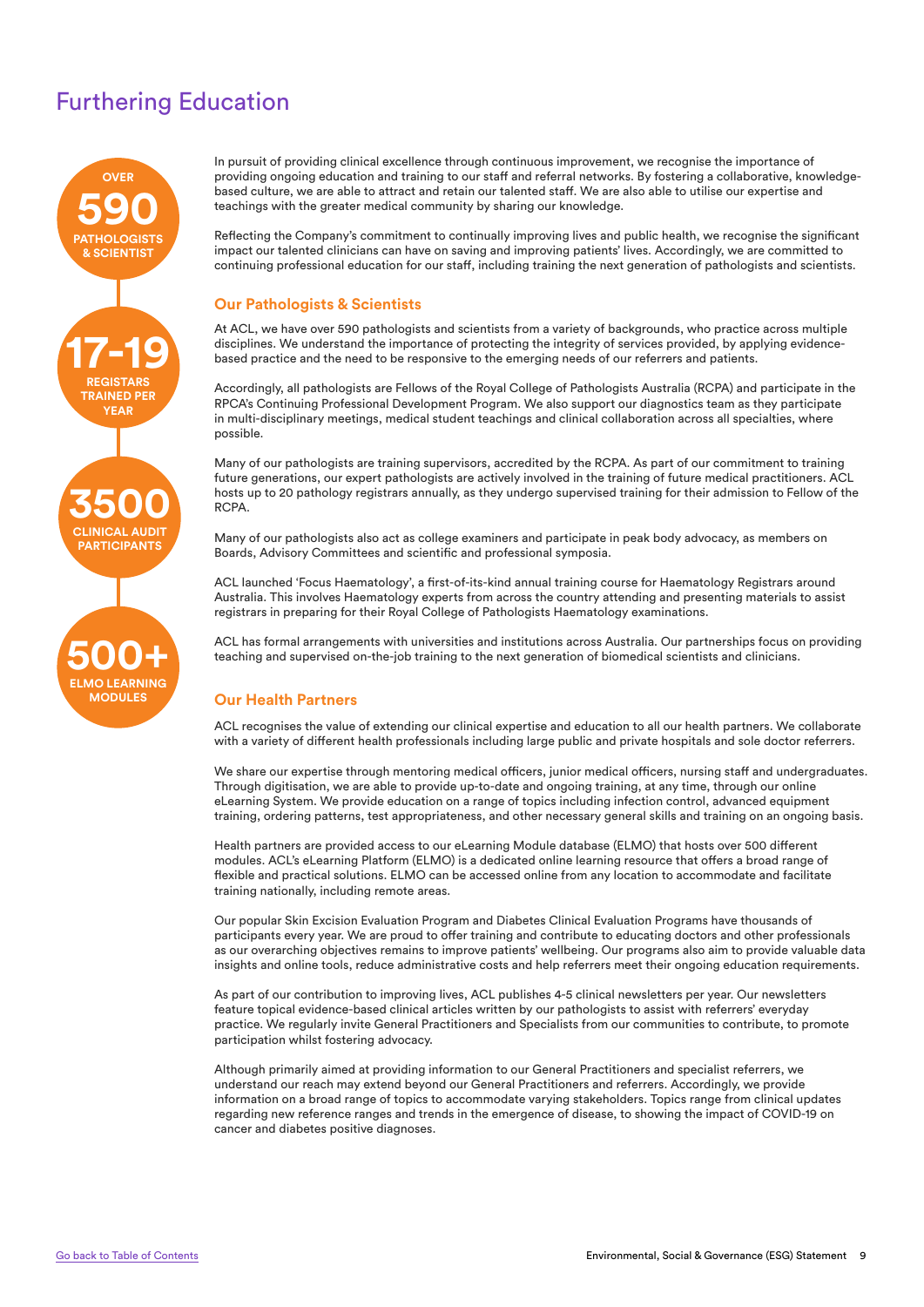#### **Our People**

We are committed to training and developing all of our employees, whether they are at the clinical end of our business or the non-clinical. A large range of scientific and technical learning modules for pathology laboratory operations and continuing professional education are incorporated into ELMO, which is a resource available to all ACL staff ELMO supports our risk management, business and staff development objectives.

ACL has designed a leadership development program for our employees to enhance their skills in decision-making, change management, project management and performance management, with a view to develop future leaders and expand the capabilities of our employees.

In Financial Year 2021 (FY21), we introduced a new program that focuses on empowering and educating female managerial scientists and other female staff. We developed our program with the aim of equipping future leaders with the requisite skills and confidence to be successful in executive management roles within the corporate arena.

Nominated participants in the program received tailored and individual mentorship and education from our CEO, who is female, and other executive members who are female. Participants were encouraged to draw on their respective unique experiences, diversity and skills and harness the different exposures women can accordingly bring to the executive management level. It is through programs such as this we hope encourage more female leaders to seek higher management roles or special projects to enhance their careers.

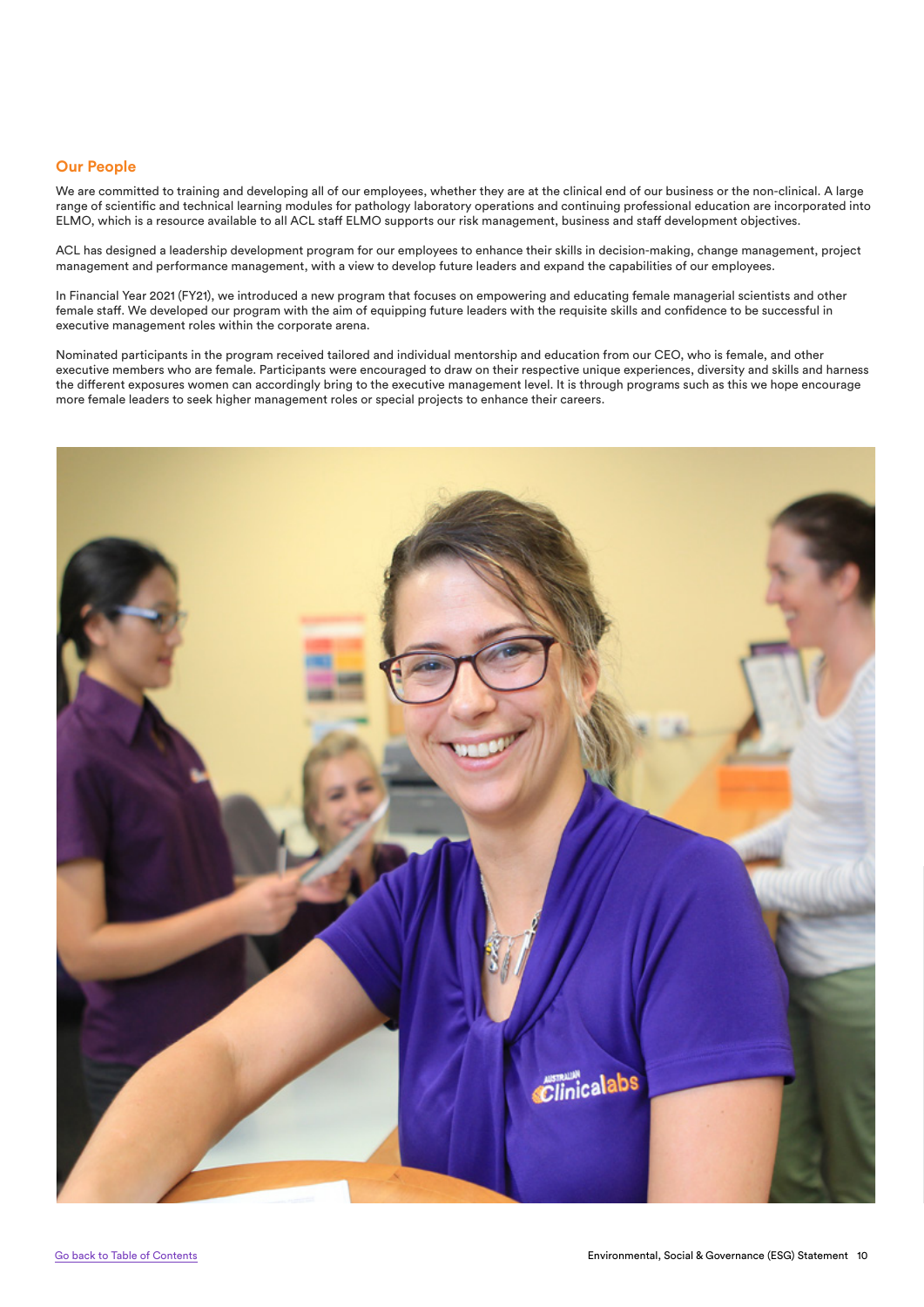# <span id="page-10-0"></span>Clinical Research & Medical Excellence

ACL works with hospitals, referring doctors and in-house scientific leads as part of its focus, in accordance with its mission, to save and improve lives. We are committed to providing value to our referral network and communities at large. We do this by being at the fore of any scientific developments or technological change, where possible.

Our research philosophy is that all aspects of medicine start as hypotheses and require interrogation and validation via research and clinicalbased evidence. We believe structured research leads to a higher-quality evidence-based practice, which will ultimately benefit patients and improve treatments and medical outcomes.

ACL provides services to corporate organisations to comply with occupational health and safety regulations. These include drug testing and commercial COVID-19 testing.

We also invest in the ongoing analysis of drug and treatment responses in clinical trials, to improve patient safety and provide analysis to assess the effectiveness of an intervention. Our research has been vital to drug discovery and development and is central to monitoring the treatment efficacy of cell and gene therapy.

ACL provides functional testing to investigate the functional, biochemical, nutritional, metabolic and hormonal status of patients. Our work in this space aims to assist private health professionals, naturopaths and wellness clinics with scientifically based pathology tests. We also provide pathology testing for veterinary clinics, production animals and zoos.

#### **Partnering with Hospitals**

ACL has a well-established relationship with several hospitals and other institutions that includes collaboration with clinical trials and research programs. We endeavour to support hospitals and other research bodies in their research, as we appreciate the positive impacts research can have on improving lives. We honour our commitment to improving lives by lending our clinical and scientific expertise and interpretive services, where possible. Our commitment to research seeks to enhance medical understanding, encourage and support the development, validation, accreditation and introduction of new tests, to the extent possible.

Previous and current examples of clinical trials and research projects include but are not limited to:

- Baker IDI A nationwide 2-year diabetes study involving sample collection, testing and reporting
- Pleomorphic Lobular Carcinoma of the Breast a collaborative study with Strathfield Breast Clinic
- Prosper study for breast cancer (EndoPredict) DHMP
- CMAX, pharmacogenetic genotyping study (MyDNA interpretation), SA
- ctDNA in colorectal cancer (Aspect Liquid Biopsy), Yarra oncology Vic (Prasad Cooray)

#### **Clinical Trials**

ACL has strong a strong presence in the clinical trials arena, providing our advanced pathology services to help ensure new drugs are safely brought to market for patients. We recognise that our pathology services are also critical to clinical trials and research such as in the pharmaceutical and biotechnology industries.

In 2018, we set up a purpose-built clinical trials laboratory in Port Melbourne, Victoria and in 2021, we set up a laboratory in Murarrie, Queensland. Our laboratory in Port Melbourne was the first of its kind within Australia and our laboratory in Queensland is our first in the state, as new entrants to Queensland.

For our clinical trials service, we have invested in specialised digital technology that supports end-to-end paperless ordering and reporting. Our specialised reporting tool integrates seamlessly into the clinical trials workflow, utilising customised iPads that interface with study and patient requirements. We also have a Clinical Trials App that allows for workflow optimisation across clinical trials.

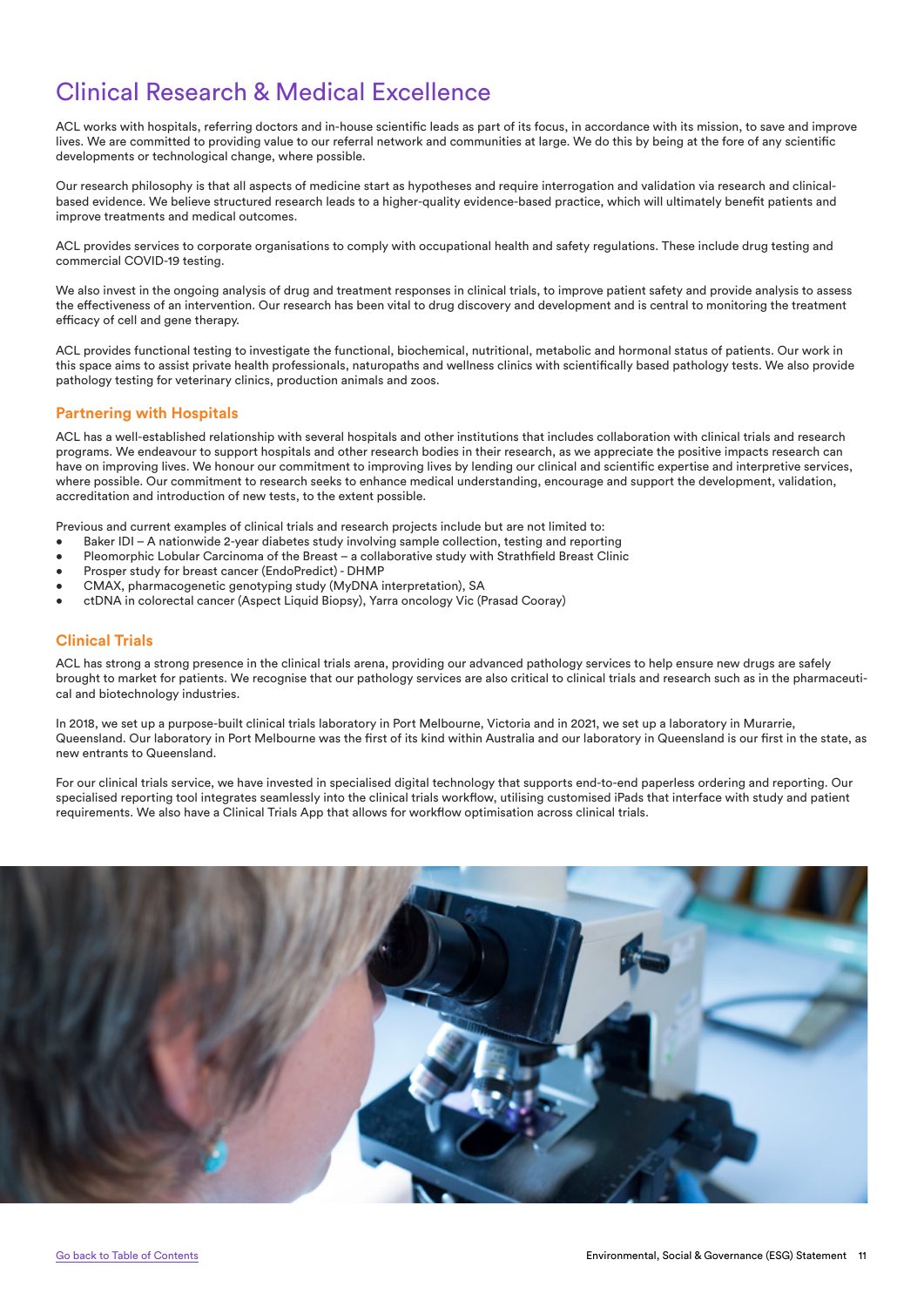#### **Leaders in Science and Precision Medicine**

ACL is proud to be an innovator in advanced new-to-market testing. We are proud of our involvement with scientific innovations and subsequent contributions to improving decision-making.

In 2016, ACL became an early adopter of the Harmony Prenatal test within Australia. This test is a non-invasive prenatal DNA-based blood test, which analyses a blood sample during pregnancy for chromosomal abnormalities. ACL was also at the fore of providing the Genetic Carrier Screening test in 2018. Aimed at individuals or couples either planning or in the first stage of pregnancy, this test can assist with identifying a range of genetic conditions and the respective probability a child may have.

MATERNAL<br>BLOODSTREAM NIPT involves testing millions of short fragments of DNA in maternal plasma. Some of these fragments will have come from the placenta and most will be from the mother. Using state-of-the-art, cell-free DNA (cfDNA) technology, the Harmony® NIPT test can be performed as early as 10 weeks' gestation and carries a >99% accuracy rate for Down syndrome with a low false-positive rate of 0.1% 3. NIPT reduces the need for invasive diagnostic testing and thus the risk of procedure-related miscarriage. Compared to conventional screening tests, NIPT is the most accurate and specific test with higher detection rates of chromosomal aneuploidies including Trisomy 21, 18 and 13<sup>1,2,3</sup>. References: 1. Stokowski et al. Prenat Diagn. 2015 Dec; 35(12): 1243-1246. 2. Demonstrated by 59 peer-reviewed published studies using the Harmony prenatal test as of Jan 2019. 3. Norton et al. N Engl J Med. 2015 Apr 23; 372 (17): 1589-97. **XIDOX FETAL DNA XIDOD** METERNAL DNA

In 2018, ACL was the first major pathology provider to introduce Aspect Liquid Biopsy to the market – a revolutionary cancer screening tool using a simple blood test. This non-invasive, safe and ultrasensitive cancer screening option identifies genomic alterations from a simple blood test using the circulating tumour DNA (ctDNA). Aspect Liquid Biopsy allows oncologists to choose a targeted therapy, monitor treatment resistance and detect minimal residual disease, without patients undergoing an invasive procedure.

In FY22, in collaboration with Geneseq, ACL will introduce Melaseq – a first-of-its-kind screening test designed to diagnosing melanoma early. Melaseq™ is an innovative approach to detecting and more precisely diagnosing melanoma. The test is being developed as a genomic blood and skin biopsy test which will assist doctors to diagnose and monitor melanoma more accurately and objectively. The test measures a panel of 38 microRNAs, which are a recently discovered class of genes that have key functionality both inside and outside of cells. The ability to detect microRNAs in disease-specific combinations makes them ideal candidates for differentiating between healthy and cancerous states.

ACL has been the leader in traditional molecular analysis. With ground-breaking core laboratories, our genetic test centres offer an innovative platform where our pathologists focus their expertise on a comprehensive testing selection dedicated to Haematology, Oncology & Antenatal. We look forward to continuing our focussed medical research that enables superior decision-making that can save and enable patients' lives.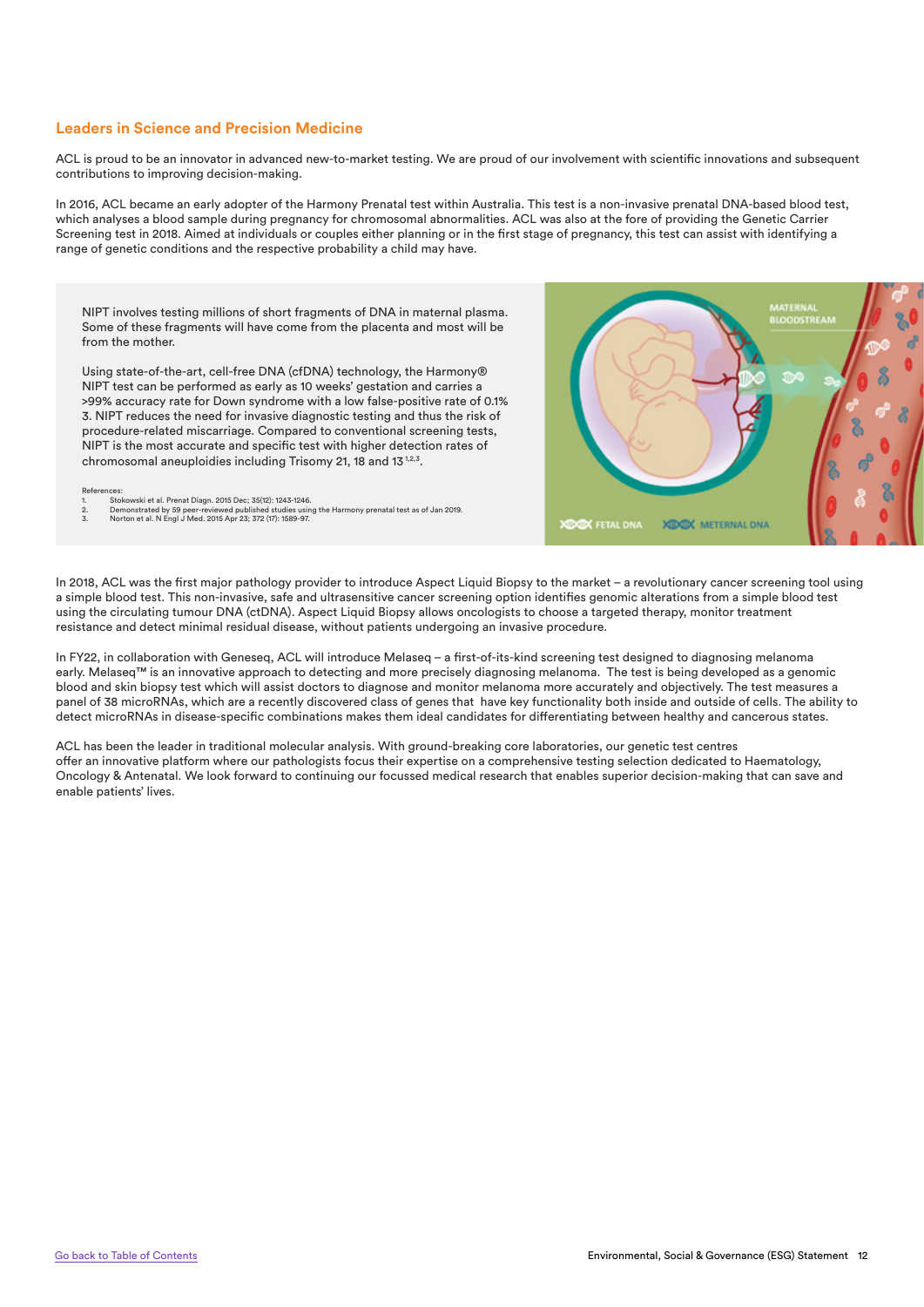<span id="page-12-0"></span>

|               | <b>Category</b>                                          | <b>General Issue</b>                                                    | <b>SASB Metric /</b><br><b>Performance Measure</b>                                                         | <b>ACL's Contribution</b>                                                                                                                                                                                                                                                                                                                                                                               | <b>Related Policies and</b><br><b>Procedures</b>                                                                                               |
|---------------|----------------------------------------------------------|-------------------------------------------------------------------------|------------------------------------------------------------------------------------------------------------|---------------------------------------------------------------------------------------------------------------------------------------------------------------------------------------------------------------------------------------------------------------------------------------------------------------------------------------------------------------------------------------------------------|------------------------------------------------------------------------------------------------------------------------------------------------|
|               |                                                          |                                                                         |                                                                                                            | ACL operates a courier network that picks up samples from sites, as often as three times a day, and transfers them to the appropriate<br>central laboratories. ACL is committed to minimising its emissions from mobile sources and is consciously investing in environmentally<br>friendly resources to increase sustainability, including the digitisation of key parts of its systems.               |                                                                                                                                                |
|               |                                                          |                                                                         |                                                                                                            | ACL is successfully limiting GHG emissions through investing and installing GPS tracking systems in its fleet vehicles, aimed at<br>minimising emissions, reducing fleet operation costs and optimising its courier routes further.                                                                                                                                                                     |                                                                                                                                                |
|               |                                                          |                                                                         | Description of efforts to<br>reduce the environmental                                                      | ACL is seeking further alternative investments, including low carbon hybrid vehicles and trials of electric vehicles, to make mobile<br>sources more efficient and reduce emissions further.                                                                                                                                                                                                            |                                                                                                                                                |
|               |                                                          | <b>Mobile Sources</b>                                                   | impact of logistics                                                                                        | ACL acknowledges the work-related environmental impacts commuting can have. ACL seeks to minimise operating and commuting<br>travel emissions by offering flexible working practices to employees, where practicably possible.                                                                                                                                                                          | Fleet Vehicles Procedure,<br><b>Fleet Management</b><br>Maintenance Program                                                                    |
|               |                                                          |                                                                         |                                                                                                            | Due to the increased use of online meetings and employees working remotely throughout the COVID-19 pandemic, businesses have<br>been able to minimise workplace-related emissions.                                                                                                                                                                                                                      | Protocol.                                                                                                                                      |
|               |                                                          |                                                                         |                                                                                                            | Whilst ACL facilitates remote working, the Company notes the potential impact of additional domestic emissions, from increased<br>working at home and the difficulty of tracking these individual impacts.                                                                                                                                                                                              |                                                                                                                                                |
|               | <b>Greenhouse Gas</b><br>(GHG) Emissions                 |                                                                         | Payload fuel economy, #<br>vehicles in the fleet, motor<br>engine type and # of<br>kilometres travelled.   | ACL currently has 332 motor vehicles in its courier fleet, all of which have a four-cylinder or less engine. Implementing GPS tracking in<br>courier fleet vehicles has increased fleet sustainability, optimised courier routes and sample collection efficiency, as anticipated.                                                                                                                      |                                                                                                                                                |
| Environmental |                                                          | <b>Stationary Sources</b>                                               | Description of efforts to<br>reduce the environmental<br>impact at facilities,<br>countries of operations. | ACL currently operates in two countries; Australia and Malaysia. As part of the Company's response to the requirements for Australia<br>to meet the Paris Climate Agreement goal, ACL proactively engages with landlords on renewable energy projects, with a view to<br>materially reduce GHG emissions and carbon footprint.                                                                          |                                                                                                                                                |
|               |                                                          |                                                                         |                                                                                                            | ACL has joined with its landlord at Clayton (ACL's registered office and principal place of business) in green energy initiatives whereby<br>it is working with the landlord to have solar photovoltaic panels (Solar Panels) installed to increase business resilience by reducing<br>energy usage, overall emissions and energy bills.                                                                | <b>Environmental Protection</b><br>Agency Changes to<br>Vehicle Details Procedure,<br><b>Audit Checklist</b><br>Environmental /<br>Veterinary. |
|               |                                                          |                                                                         |                                                                                                            | ACL's back office in Malaysia efficiently manages non-client-facing functions including data entry, accounts receivable, payables<br>management and some information technology services from its 4 star NABERs shared services centre site.                                                                                                                                                            |                                                                                                                                                |
|               |                                                          | <b>Regulatory Risk</b><br>Management and<br>Environmental<br>Compliance | Description of efforts to<br>manage non-compliance<br>and reduce overall<br>environmental impact           | ACL's suite of Environmental Policies (including Environmental Protection Agency Changes to Vehicle Procedure and Environmental<br>Audit Checklist) aims to keep ACL accountable for sustainable practice and is committed to increasing efficiency to minimise our<br>environmental footprint.                                                                                                         |                                                                                                                                                |
|               |                                                          |                                                                         |                                                                                                            | ACL is committed to transitioning facilities, to be more environmentally viable, energy efficient and sustainable, to the extent possible.                                                                                                                                                                                                                                                              |                                                                                                                                                |
|               | <b>Air Quality</b>                                       |                                                                         | Total energy consumed:                                                                                     | ACL has installed light sensors and LED lighting at the majority of its main and larger hospital laboratories, as part of the Company's<br>commitment to invest in long-term sustainable business alternatives.                                                                                                                                                                                         |                                                                                                                                                |
|               | (Upstream suppliers<br>and downstream<br>product use not | Energy<br>Management                                                    | % grid electricity vs %<br>renewable                                                                       | ACL's main laboratory located in Adelaide was specifically designed with a focus on optimising efficiencies, including workflow<br>efficiency and energy efficiency. Accordingly, ACL's main laboratory in Adelaide has been fitted with LED lighting and Solar Panels as<br>a means to minimise energy consumption.                                                                                    |                                                                                                                                                |
|               | included)                                                |                                                                         |                                                                                                            | ACL limits operational emissions at its main laboratory in Clayton, by electrical monitoring, which optimises power management.<br>Through monitoring consumption, ACL is able to achieve continual improvement in its environmental performance and prevent<br>unnecessary pollution.                                                                                                                  |                                                                                                                                                |
|               |                                                          |                                                                         | Description of policies and<br>procedures                                                                  | ACL has implemented an accountability framework including a range of internal reporting requirements, best practice procedures and<br>policies, across various states to support Company initiatives, focused on managing water and wastewater management.                                                                                                                                              | Lab Environmental Water<br><b>Testing and Samples</b>                                                                                          |
|               | Water &<br>Wastewater<br>Management                      | <b>Water Usage</b>                                                      | Wastewater treatment and<br>discharge                                                                      | ACL operates a water testing service in various states and has appropriate documentation to guide how to efficiently manage the<br>collection and operation of water samples. Relevant policies and procedures employed incorporate climate change strategy into water<br>management to support the Company in its pursuit of minimising water use, managing water discharge and protecting local water | Procedure, Environmental<br><b>Water Testing Quality</b><br>Control.                                                                           |
|               |                                                          |                                                                         | Total amount of: rain (if<br>any) vs local water                                                           | sources.                                                                                                                                                                                                                                                                                                                                                                                                |                                                                                                                                                |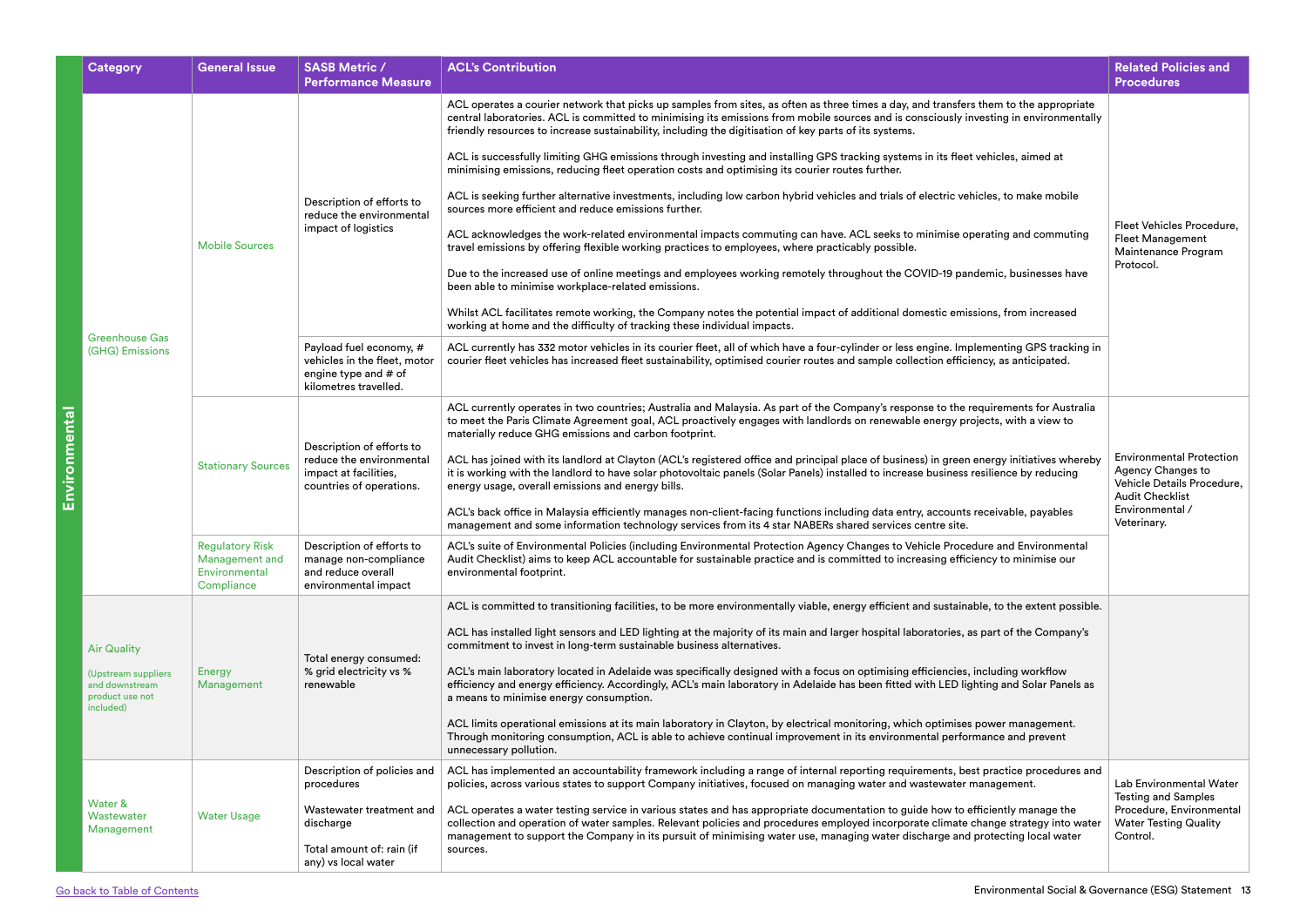<span id="page-13-0"></span>

|               | <b>Category</b>                        | <b>General Issue</b>     | <b>SASB Metric /</b><br><b>Performance Measure</b>                                 | <b>ACL's Contribution</b>                                                                                                                                                                                                                                                                                                                                                                                                                                                                                                                                                                                                                                                                                                                                                                                                                                                                                                                                                                                                                                                                                                                                                                                                                                                                                                                                                                                                                                                                                                                                                                                           | <b>Related Policies and</b><br><b>Procedures</b> |
|---------------|----------------------------------------|--------------------------|------------------------------------------------------------------------------------|---------------------------------------------------------------------------------------------------------------------------------------------------------------------------------------------------------------------------------------------------------------------------------------------------------------------------------------------------------------------------------------------------------------------------------------------------------------------------------------------------------------------------------------------------------------------------------------------------------------------------------------------------------------------------------------------------------------------------------------------------------------------------------------------------------------------------------------------------------------------------------------------------------------------------------------------------------------------------------------------------------------------------------------------------------------------------------------------------------------------------------------------------------------------------------------------------------------------------------------------------------------------------------------------------------------------------------------------------------------------------------------------------------------------------------------------------------------------------------------------------------------------------------------------------------------------------------------------------------------------|--------------------------------------------------|
| Environmental | <b>Waste &amp; Waste</b><br>Management | Waste<br><b>Disposal</b> | Treatment, handling,<br>storage, disposal and<br>regulatory<br>compliance          | ACL has adopted a risk management approach consistent with ISO 31000: Risk Management, ISO 1400:2004 Environmental<br>Management Systems and AS4801:2001 WHS Management Systems for managing the exposure to health, safety & environmental<br>risks that can arise from workplace hazards. ACL's 'Waste Management Plan' has been developed including Emergency<br>Contingency planning.<br>ACL has current agreements with relevant waste businesses to undertake appropriate waste management activities including<br>collection, transportation, treatment and appropriate disposal of recyclable, general, putrescible, medical, sanitary, hazardous, liquid,<br>sharps, prescribed and other waste.<br>ACL has also implemented waste disposal procedures as site-specific documents. ACL's main laboratory in Adelaide has an EPA<br>approved waste trap catchment system.<br>All laboratories have a documented waste management program that includes procedures on how to dispose of and manage the<br>disposal of biological and non-biological waste, quarantine waste, sharps and broken glass, "uncontaminated" waste and exotic<br>material waste.                                                                                                                                                                                                                                                                                                                                                                                                                                                   | Waste Management Plan<br>For ACL                 |
|               |                                        |                          | % of incinerated vs<br>recycled vs landfill; % of<br>hazardous vs<br>non-hazardous | ACL will commission a waste audit in FY 2022, which will assist the company in assessing our waste disposal. Waste classification and<br>appropriate reduction strategies will become available at the relevant time.                                                                                                                                                                                                                                                                                                                                                                                                                                                                                                                                                                                                                                                                                                                                                                                                                                                                                                                                                                                                                                                                                                                                                                                                                                                                                                                                                                                               |                                                  |
|               | Ecological                             | Environment              | Description of efforts to<br>reduce the environmental<br>impact                    | ACL understands the importance of sustainability considerations including pollution prevention, biodiversity and resource<br>conservation in its business activities. ACL is committed to having its material dependencies and subsequent consumption impacts<br>on nature assessed, with a view to reporting on its assessment and sustainability measures implemented, as required.<br>ACL encourages employees to minimise the use of paper in the office, as the Company remains committed to minimising emissions<br>with a view to achieving net-zero carbon emissions in the long-term future, or as soon as practicably possible. ACL has programmed<br>print-release on its printers that requires staff to login before documents are printed to minimise unnecessary paper usage.<br>ACL's recent digital investments, aimed at reducing unnecessary printing and paper usage include: e-Orders and e-Results, optimised<br>sample collection, digitisation of slides, and a Clinical Trials App.<br>e-Orders and e-Results allow doctors to order and receive results online, cutting down on paper usage. ACL has also implemented<br>electronic signature capabilities in Clinical Trials operations and invested in technology that supports electronic ordering and<br>downloads to reduce its carbon footprint and subsequent paper usage.<br>ACL strongly encourages clients and doctors to access their pathology results and reports and communications electronically, to the<br>extent possible, to further reduce the energy and water resources associated with paper and print production. |                                                  |
|               |                                        | Innovation               | Description of efforts to<br>reduce the environmental<br>impact                    | ACL is currently working through sustainability opportunities presented from the upgrade of its core Laboratory Information System<br>(LIS) and database technology.<br>This upgrade serves to:<br>improve the stability of the underlying database and eliminate limits on archiving historical data,<br>$\bullet$<br>increase ACL's digital footprint and reduce paper,<br>$\bullet$<br>increase ACL's operating leverage with respect to activities of the e-Health team, including making ACL more sustainable, cost<br>$\bullet$<br>effective and efficient to deal with.                                                                                                                                                                                                                                                                                                                                                                                                                                                                                                                                                                                                                                                                                                                                                                                                                                                                                                                                                                                                                                      |                                                  |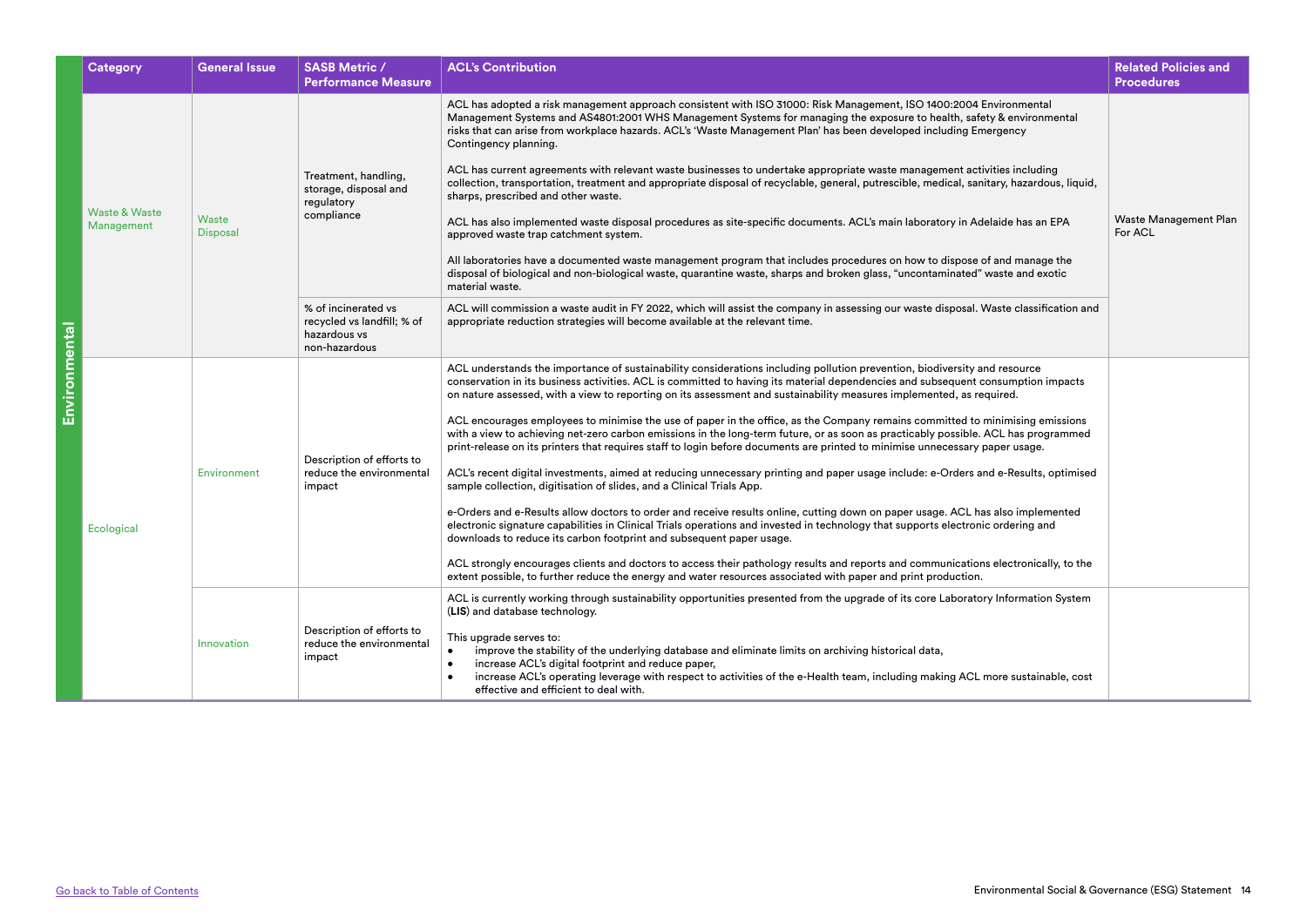<span id="page-14-0"></span>

|                             | Category                                        | <b>General Issue</b>                                                | <b>SASB Metric /</b><br><b>Performance Measure</b>                                         | <b>ACL's Contribution</b>                                                                                                                                                                                                                                                                                                                                                                                                                                                                                                                                                                                                                                                                                                                                                                                                                                                                                                                                                                                                                                                                                                                                                                                                                                                                                                                                                                                                                                                                                                                                          | <b>Related Policies and</b><br><b>Procedures</b>                                                                                                                                                                             |
|-----------------------------|-------------------------------------------------|---------------------------------------------------------------------|--------------------------------------------------------------------------------------------|--------------------------------------------------------------------------------------------------------------------------------------------------------------------------------------------------------------------------------------------------------------------------------------------------------------------------------------------------------------------------------------------------------------------------------------------------------------------------------------------------------------------------------------------------------------------------------------------------------------------------------------------------------------------------------------------------------------------------------------------------------------------------------------------------------------------------------------------------------------------------------------------------------------------------------------------------------------------------------------------------------------------------------------------------------------------------------------------------------------------------------------------------------------------------------------------------------------------------------------------------------------------------------------------------------------------------------------------------------------------------------------------------------------------------------------------------------------------------------------------------------------------------------------------------------------------|------------------------------------------------------------------------------------------------------------------------------------------------------------------------------------------------------------------------------|
|                             |                                                 | <b>Safety of Clinical</b><br><b>Trial Participants</b>              | Management process<br>for ensuring quality and<br>patient safety during<br>clinical trials | ACL has positively contributed to the dignity of the person through its innovation and investment in research. We are proud of our<br>contribution in being able to provide a non-invasive cancer screening test, that can detect cancer biomarkers in blood. This test allows<br>oncologists to choose a targeted therapy, monitor treatment resistance and detect low residual disease, without patients undergoing<br>more invasive procedures.<br>All clinical staff are required to regularly complete Clinical Trials Training and Competency Assessment Modules, to ensure patients<br>are treated with the best care and in the most up-to-date way.<br>ACL also has comprehensive procedures in place that govern the process of reporting clinical incidents, to effectively manage and<br>mitigate adverse events from reoccurring. Information and changed practices are recorded and made available in relevant internal<br>policies and procedures, including Transfusion Testing Procedures and Transfer of Blood between ACL Labs.<br>Our work in the clinical trials arena aims to purport more evidence-based testing, as we recognise the environmental impact unneces-<br>sary testing may have. We invest in this space with the aim to protect and promote the health of the population at large. By reducing<br>rates of preventable diseases and contributing to the prevention of other illness, injury and disability, we intend to simultaneously<br>improve patients' lives and reduce emissions in the health and pathology industry. | <b>Clinical Governance</b><br>Policy, Clinical<br><b>Governance Process</b><br>for Transfusion Testing,<br><b>Reporting Of Clinical</b><br>Incidents To ACL &<br>Hospital Boards, Health,<br>Safety & Environment<br>Policy. |
| Capital<br>Social<br>Social | Human Rights &<br>Community<br><b>Relations</b> | Community<br><b>Relations</b>                                       | Advocacy                                                                                   | ACL consciously contributes to the common good of society by maintaining a community focus and encouraging the participation of<br>its staff and stakeholders. As part of the 'May 50K' Multiple Sclerosis (MS) initiative, ACL and staff made a combined contribution of<br>over \$25,000.00 to MS Research, being the 4th largest contribution nationally.<br>In January 2020, ACL made a combined contribution of \$50,000 from various donations and fundraising events held by staff to Aus-<br>tralian Red Cross (\$20,000) and (\$30,000) to national and statewide disaster relief and recovery charities, including the<br>Salvation Army, the NSW Rural Fire Service, the Victorian Bushfire Appeal, The Wildlife Emergency Fund (WIRES) and<br>Warriors4Wildlife.<br>ACL staff positively view philanthropic contributions to communities and engage within the workplace to foster a socially positive<br>culture, encouraging participation where possible.<br>Flexible working arrangements are made available to employees including for those who volunteer with the Government and other<br>agencies including Country Fire Authority. Offering a system of support throughout COVID19 and at times of hardship, the company<br>has created welfare packs for those in isolation or a trying time with respect to work-related reasons.                                                                                                                                                                                                           |                                                                                                                                                                                                                              |
|                             |                                                 | <b>Training &amp;</b><br><b>Education of future</b><br>Pathologists | Description of efforts<br>towards training and<br>educating future<br>generations          | ACL strives for diagnostic excellence and is committed to continuing professional education of staff and referring medical<br>practitioners, including training the next generation of pathologists and scientists.<br>ACL's focus on clinical excellence through commitment to continuing professional education for staff, including training the next<br>generation of pathologists and scientists, helps to attract and retain a professional workforce.<br>ACL actively maintains a focus on research, innovation and advocacy to contribute to shared scientific effort and to enable leadership<br>in scientific developments and technological change.<br>ACL works with hospitals, referring doctors and in-house scientific leads to enhance medical understanding and invests in research for<br>the development, validation, accreditation and introduction of new tests to market.<br>Aimed at improving scientific understanding and knowledge in our communities, ACL's professional staff also participate in peak body<br>advocacy, as members on Boards, Advisory Committees and scientific and professional symposia.                                                                                                                                                                                                                                                                                                                                                                                                                           |                                                                                                                                                                                                                              |
|                             | Access &<br>Affordability                       | Access for<br>Low-Income<br><b>Patients</b>                         | % of revenue derived from<br>Medicare                                                      | ACL aims to provide an inclusive and accessible pathology service. This is facilitated through bulk-billing the vast majority of services<br>and receiving reimbursements through the Australian Government's Medicare Benefits Schedule (MBS).<br>Promoting universal access to pathology and limited price differentiation between pathology providers, over 70% of ACL's revenue is<br>derived from the MBS with almost all community pathology being directly paid for under the MBS and some hospital contracts linked<br>to services and pricing in the MBS.                                                                                                                                                                                                                                                                                                                                                                                                                                                                                                                                                                                                                                                                                                                                                                                                                                                                                                                                                                                                 |                                                                                                                                                                                                                              |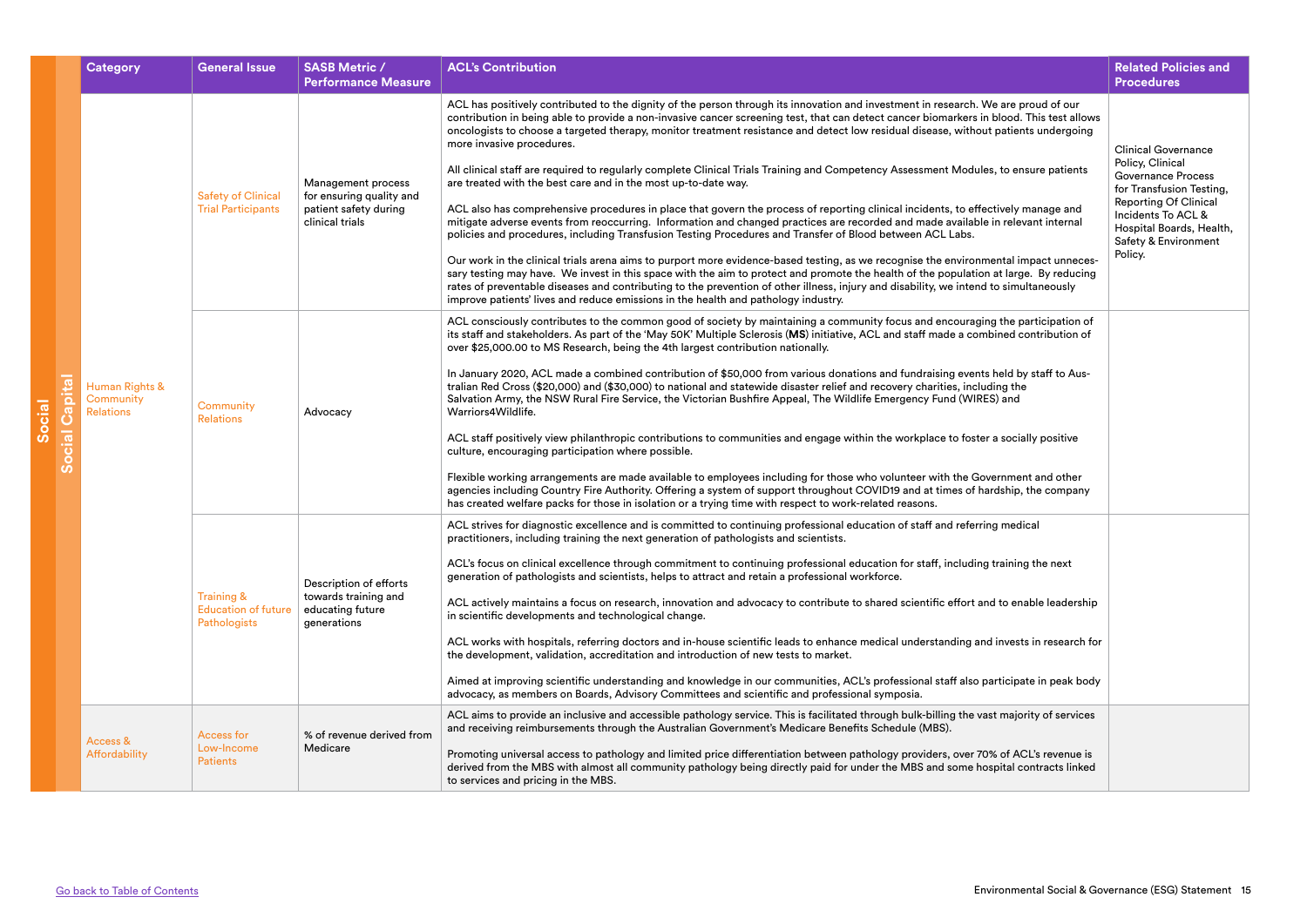<span id="page-15-0"></span>

|                                 | <b>Category</b>                                           | <b>General Issue</b>                                                                                                                                                  | <b>SASB Metric /</b><br><b>Performance Measure</b>                                                                                                                                                                                                                | <b>ACL's Contribution</b>                                                                                                                                                                                                                                                                                                                                                                                                                                                                                                                                                                                                                                                                                                                                                                                                                                                                                                                                                                                                                                                                                                                                                                                                                                                                                                                                                                                                                                                                                                                                                                                                                                                                                                                                                                                                                                                                                                                                                                                                                                                                                                                                                                                                                                                                                                                                                 | <b>Related Policies and</b><br><b>Procedures</b>                                                                                                                                                                                                                                                                                                                                                                                                                                            |
|---------------------------------|-----------------------------------------------------------|-----------------------------------------------------------------------------------------------------------------------------------------------------------------------|-------------------------------------------------------------------------------------------------------------------------------------------------------------------------------------------------------------------------------------------------------------------|---------------------------------------------------------------------------------------------------------------------------------------------------------------------------------------------------------------------------------------------------------------------------------------------------------------------------------------------------------------------------------------------------------------------------------------------------------------------------------------------------------------------------------------------------------------------------------------------------------------------------------------------------------------------------------------------------------------------------------------------------------------------------------------------------------------------------------------------------------------------------------------------------------------------------------------------------------------------------------------------------------------------------------------------------------------------------------------------------------------------------------------------------------------------------------------------------------------------------------------------------------------------------------------------------------------------------------------------------------------------------------------------------------------------------------------------------------------------------------------------------------------------------------------------------------------------------------------------------------------------------------------------------------------------------------------------------------------------------------------------------------------------------------------------------------------------------------------------------------------------------------------------------------------------------------------------------------------------------------------------------------------------------------------------------------------------------------------------------------------------------------------------------------------------------------------------------------------------------------------------------------------------------------------------------------------------------------------------------------------------------|---------------------------------------------------------------------------------------------------------------------------------------------------------------------------------------------------------------------------------------------------------------------------------------------------------------------------------------------------------------------------------------------------------------------------------------------------------------------------------------------|
| <b>Social Capital</b><br>Social | <b>Privacy &amp; Data</b><br>Security                     | <b>Customer Privacy</b><br>& Use of Personal<br>Information (PI)<br>and other data for<br>secondary purposes<br>(legal proceedings,<br>clinical trials,<br>marketing) | Approach to collecting<br>data<br>Obtaining consent<br>Managing user and<br>customer expectations<br>Managing evolving<br>regulations<br>Description of policies and<br>practices to secure<br>customers' Protected<br>Health Information (PHI)<br>records and PI | ACL is committed to upholding the right to privacy, the protection of personal and health information in accordance with privacy laws<br>and actively seeks to prevent and reduce information security risks.<br>ACL's information security policy and standards framework was established in accordance with the international standard<br>Information Security Management (ISO 27001). ACL has also employed procedures for archiving patient results and performing<br>system data backup on testing instruments at relevant laboratories.<br>ACL recognises the benefits of implementing effective consultation mechanisms, which encourage cooperation and engagement of<br>workers, management and or/other applicable stakeholders (contractors/medical practitioners). Accordingly, ACL's privacy and data<br>policies support and outline the management of personal relations and personal, health and business information.<br>ACL takes reasonable steps to ensure that personal and health information collected, used and disclosed is accurate, complete and<br>up to date. ACL's internal and external policies aim to protect restricted, confidential or sensitive data from loss and limit exposure to<br>accidental loss. Accordingly, ACL has no risk appetite for the intentional, deliberate or negligent use of information including personal,<br>health and other confidential information.<br>ACL implements and operates IT security in-house, with the assistance of partners and common IT security technologies to challenge,<br>protect, detect and respond to security concerns. ACL is consciously using eWaste recycling firms, that securely transport and<br>appropriately destroy the Company's legacy IT assets to manage IT waste disposal.<br>ACL's Cyber Security Policy establishes and communicates the expectations for cyber security protocols within ACL, including the<br>conduct of routine testing and collaboration with third-party security specialists to support the ongoing, secure, protection of<br>information and to assist with implementing the Company's security roadmap.<br>ACL's Ethics, Confidentiality and Customer Service procedure sets out the protocols associated with managing privacy and<br>confidentiality of patient's information that may be released, in accordance with privacy laws. | <b>Archiving Patient Results</b><br>and System Data Backup<br>Procedure, Malware And<br>Vulnerability / Patch,<br><b>Management Standard</b><br>Policy, Privacy Policy,<br>Privacy, Complaints,<br>Confidentiality & Duty Of<br>Care Procedure, Ethics,<br>Confidentiality &<br><b>Customer Service Policy,</b><br><b>Cyber Security Policy,</b><br><b>Information Security</b><br>Policy, Security Incident<br>Management Policy,<br><b>External Supplier Security</b><br>Standard Policy, |
|                                 | <b>Customer Welfare</b>                                   | Services provided<br>that may create<br>health or safety<br>risks to patients                                                                                         | Description of policies and<br>practices to manage<br>expectations of service<br>provided                                                                                                                                                                         | ACL endeavours to be agile in responding to the needs of customers and is continually looking for new ways of providing a quality<br>service to customers.<br>ACL's established procedures (which are consistent across the business), focus on best practice, clinical excellence and continuous<br>service improvements, which serves to improve patient care and treatment, promoting the common good and preserving the dignity<br>of people in our society.<br>ACL's Ethics, Confidentiality and Customer Service procedure benchmarks a minimum standard expected of staff in their conduct<br>whilst representing the Company. This standard requires staff to use ethical behaviour and maintain a customer-centric attitude as<br>customer service remains a Company priority.<br>ACL collaborates with the National Association of Testing Authority (NATA) to ensure service standards and quality, risk management<br>and process improvement in scientific practice.<br>ACL is committed to ensuring the accreditation of its laboratories, as a public good for the community and quality assurance that adds<br>value to ACL and its customers, by hosting regular audit assessments by NATA.<br>All pathologists in the employ of ACL are fellows of the Royal College of Pathologists Australasia (RCPA) and participate in the RCPA's<br>Continuing Professional Development Program, to protect the integrity of the services provided and be responsive to the emerging<br>needs of customers.                                                                                                                                                                                                                                                                                                                                                                                                                                                                                                                                                                                                                                                                                                                                                                                                                                                        | <b>Guideline for Good</b><br><b>Clinical Practice, National</b><br><b>Model Clinical</b><br>Governance Framework<br>Regulations for<br>Supervision, Clinical<br>Governance of Medical<br>Pathology Laboratories,<br><b>Good Clinical Laboratory</b><br>Practice (GCLP),<br><b>Incident Management</b><br>Policy.                                                                                                                                                                            |
|                                 | <b>Selling Practice &amp;</b><br><b>Product Labelling</b> | <b>Pricing &amp; Billing</b><br><b>Transparency</b>                                                                                                                   | Description of policies<br>or initiatives to ensure<br>that stakeholders are<br>adequately informed<br>about price                                                                                                                                                | ACL acknowledges its industry is sensitive to pricing fluctuations; accordingly, ACL endeavours to manage such changes proactively<br>and with transparency.<br>ACL has appropriate procedures in place for collection centre billing codes that set out the commonly used billing codes at relevant<br>facilities.<br>ACL makes its best endeavours to inform and discuss costs and any potential changes to costs that may result in the patient being<br>charged an out-of-pocket expense.                                                                                                                                                                                                                                                                                                                                                                                                                                                                                                                                                                                                                                                                                                                                                                                                                                                                                                                                                                                                                                                                                                                                                                                                                                                                                                                                                                                                                                                                                                                                                                                                                                                                                                                                                                                                                                                                             | <b>Pricing Changes Affecting</b><br>PIRSA, Collection Centre<br>And Billing Codes, Initial<br>Assessment: Billing Code<br>Procedure.                                                                                                                                                                                                                                                                                                                                                        |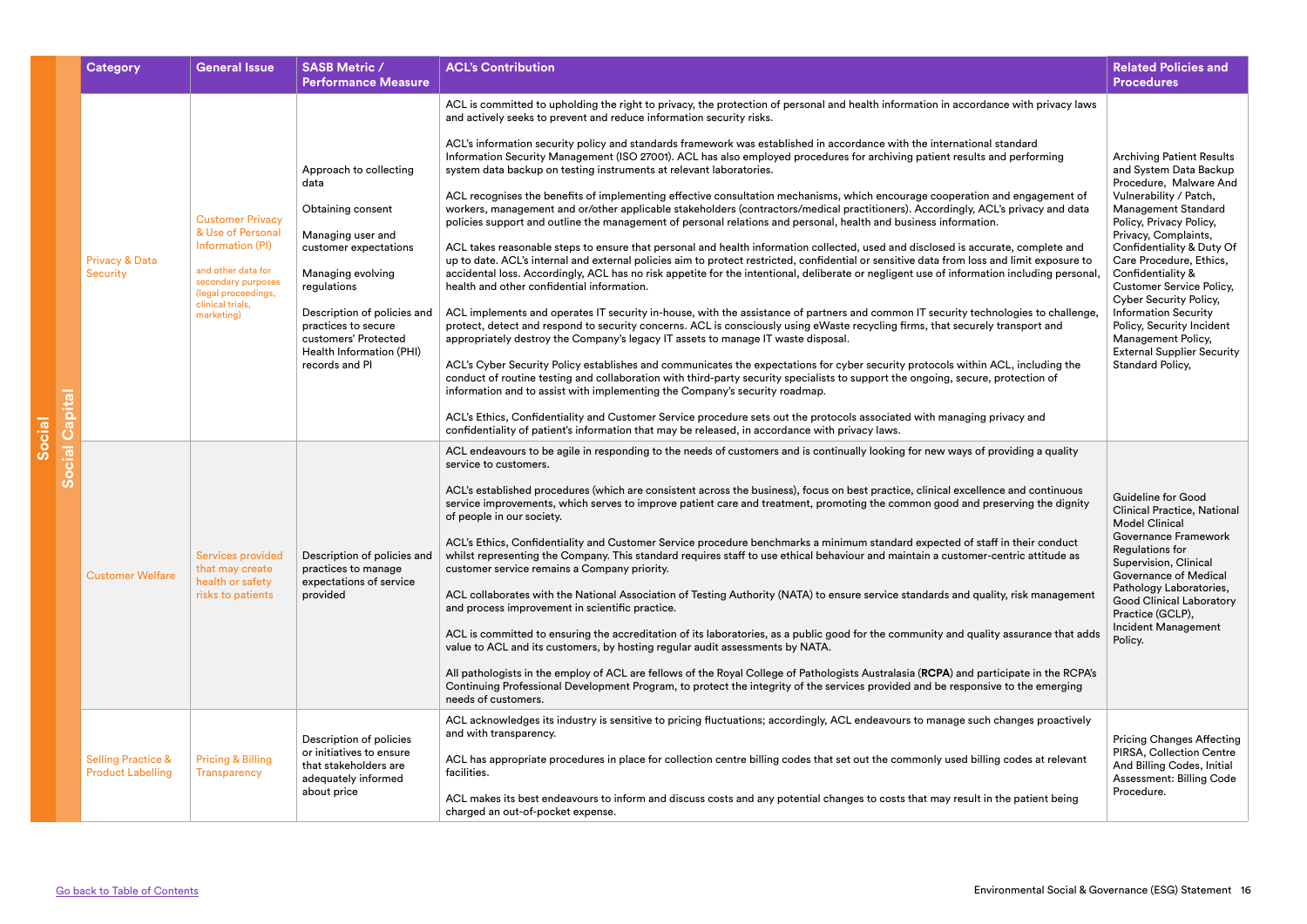<span id="page-16-0"></span>

|               |               | <b>Category</b>                                       | <b>General Issue</b>                      | <b>SASB Metric /</b><br><b>Performance Measure</b>                                                                                                                                                                                                                                                                                                                                         | <b>ACL's Contribution</b>                                                                                                                                                                                                                                                                                                                                                                                                                                                                                                                                                                                                                                                                                                                                                                                                                                                                                                                                                                                                                                                                                                                                                                                                                                                                                                                                                                                                                                                                                                                                                                                                                                                                                                                                                                                                                                                                                                                                                                                                                                                                                                                                                                                                         | <b>Related Policies and</b><br><b>Procedures</b>                                                                                                                                                      |
|---------------|---------------|-------------------------------------------------------|-------------------------------------------|--------------------------------------------------------------------------------------------------------------------------------------------------------------------------------------------------------------------------------------------------------------------------------------------------------------------------------------------------------------------------------------------|-----------------------------------------------------------------------------------------------------------------------------------------------------------------------------------------------------------------------------------------------------------------------------------------------------------------------------------------------------------------------------------------------------------------------------------------------------------------------------------------------------------------------------------------------------------------------------------------------------------------------------------------------------------------------------------------------------------------------------------------------------------------------------------------------------------------------------------------------------------------------------------------------------------------------------------------------------------------------------------------------------------------------------------------------------------------------------------------------------------------------------------------------------------------------------------------------------------------------------------------------------------------------------------------------------------------------------------------------------------------------------------------------------------------------------------------------------------------------------------------------------------------------------------------------------------------------------------------------------------------------------------------------------------------------------------------------------------------------------------------------------------------------------------------------------------------------------------------------------------------------------------------------------------------------------------------------------------------------------------------------------------------------------------------------------------------------------------------------------------------------------------------------------------------------------------------------------------------------------------|-------------------------------------------------------------------------------------------------------------------------------------------------------------------------------------------------------|
|               | Capital       | <b>Product/Service</b><br><b>Quality &amp; Safety</b> | <b>Materials Sourcing</b><br>& Management | Process involved when<br>engaging a supplier<br>(screening, selection,<br>monitoring and<br>engagement with<br>suppliers), including<br>supplier's commitment<br>to and/or alignment with<br><b>ACL's ESG Position (where</b><br>applicable).<br>Product / Service Quality<br><b>Quality of Care &amp; Patient</b><br>Satisfaction<br><b>Number of Serious</b><br><b>Reportable Events</b> | ACL is committed to ensuring the safety and quality of goods and services throughout the value chain and recognises the ethical<br>significance of where and how materials and services are sourced. ACL actively promotes transparency in its supply chains and<br>consciously engages with suppliers to understand their commitment to ethical and other compliance standards. ACL has engagement<br>initiatives, including conducting supplier audits and reviews, to support and manage suppliers, where possible.<br>ACL's Corporate Quality Manual was established in accordance with the international standard Quality Management System (ISO<br>9001) and sets out the Company's quality framework and Quality Management System that supports the organisation, including the<br>controls to be exercised on process functions.<br>Where appropriate, and applicable, statutory regulations and accreditation requirements including compliance with AS/NZS ISO<br>9001, AS ISO 15189, and AS ISO/IEC 17025 are met. We aim to return value to our customers, commit to appropriate staff training and<br>develop mutually beneficial relationships with our suppliers and stakeholders.<br>ACL avoids contributing to breaches of human rights, including in the supply chain and other business relationships and has employed<br>a due diligence procedure as part of its supplier engagement practice. Accordingly, ACL expects suppliers to comply with certain<br>requirements and minimums such as wages, benefit policies, working hours, no forced labour, no discrimination, health and safety and<br>business integrity that are provided for in supporting internal documentation.<br>ACL provides suppliers (including potential suppliers) an opportunity to complete supply chain assessments through the MSA360<br>supply chain sustainability-rating platform. Based on responses, ACL categorises supplier's respective risk, if any, and appropriately<br>determines whether to engage them further.<br>ACL actively reviews current packaging and delivery of materials and consumables used to deliver services and considers alternative<br>options with sustainability benefits, where possible. |                                                                                                                                                                                                       |
| <b>Social</b> |               |                                                       |                                           | Packaging and delivery of<br>materials/services                                                                                                                                                                                                                                                                                                                                            | ACL understands its operational footprint and the impact (including potential impact) business decisions can have on the industry<br>and recognises that collaboration across the value chain creates a powerful force to tackle a common challenge. Accordingly, ACL<br>intends to seek out collaboration intra-industry and with relevant government agencies to consider less carbon-intensive packaging<br>and delivery options.                                                                                                                                                                                                                                                                                                                                                                                                                                                                                                                                                                                                                                                                                                                                                                                                                                                                                                                                                                                                                                                                                                                                                                                                                                                                                                                                                                                                                                                                                                                                                                                                                                                                                                                                                                                              |                                                                                                                                                                                                       |
|               | Human Capital | <b>Labour Practices</b>                               | <b>Human Resource</b><br>Management       | Employee turnover<br>Employee satisfaction<br>% of employees on EBA's<br>vs modern award vs salary,<br>gender equity                                                                                                                                                                                                                                                                       | We are dedicated to providing and advocating for equal opportunity in the working environment. Accordingly, ACL complies and<br>reports in accordance with the Workplace Gender Equity Act 2012 (Cth). ACL aims to foster equality in the workplace by conducting<br>audits of salaried staff including medical officer's salaries to ensure gender and market equity.<br>ACL's Australian staff currently operate under various Enterprise Bargaining Agreements (EBAs) and modern awards. ACL is a party to<br>six EBAs and one national Modern Award which collectively cover approximately 80% and 20% of its Australian workforce<br>respectively. This ensures that all employees are covered by minimum employee entitlements.<br>ACL is proud to offer meaningful employment and offer promotions internally, where possible. 97% of employees who took primary<br>carers leave in FY21 returned to work after their period of leave.<br>ACL recognises and awards employees for their acts and length of service on a monthly and yearly basis. ACL launched its length-of-<br>service awards in FY20 with approximately 400 employees to receive service milestones in FY21.<br>ACL has dedicated Workplace Health & Safety (WHS) managers who implement and audit policy and practice and produce state-<br>based, monthly WHS reports that are presented to the Board with a national overview on a quarterly basis.                                                                                                                                                                                                                                                                                                                                                                                                                                                                                                                                                                                                                                                                                                                                                                                                  |                                                                                                                                                                                                       |
|               |               |                                                       |                                           | No. of incidents (and<br>outcome)<br>Description of<br>policies and practices in<br>place to support                                                                                                                                                                                                                                                                                       | Our WHS strategy includes programs to mitigate and manage incidents and Lost Time Injury (LTI) nationally. By improving<br>investigative processes and promoting a positive safety culture through employee engagement and communication, LTI Frequency<br>Rates (LTIFRs) decreased by 0.52 between FY19 and FY21.<br>ACL's continuous improvement framework that is aligned to ISO 9001 (Quality Management Systems) supports the Company in<br>meeting its health and safety objectives and obligations. Human Capital Management and people risks are also integrated into ACL's<br>risk management processes and are reported regularly to ACL's Board Risk Committee.<br>Employees are provided with frequent training and education via an online staff portal, utilised to communicate up-to-date best<br>practice in proactively mitigating and managing incidents.                                                                                                                                                                                                                                                                                                                                                                                                                                                                                                                                                                                                                                                                                                                                                                                                                                                                                                                                                                                                                                                                                                                                                                                                                                                                                                                                                       | Workplace Health And<br>Safety Standards,<br><b>Occupational Violence</b><br>And Aggression<br>Management Policy,<br>Injury Management<br>Policy, Health, Safety and<br><b>Environment Statement.</b> |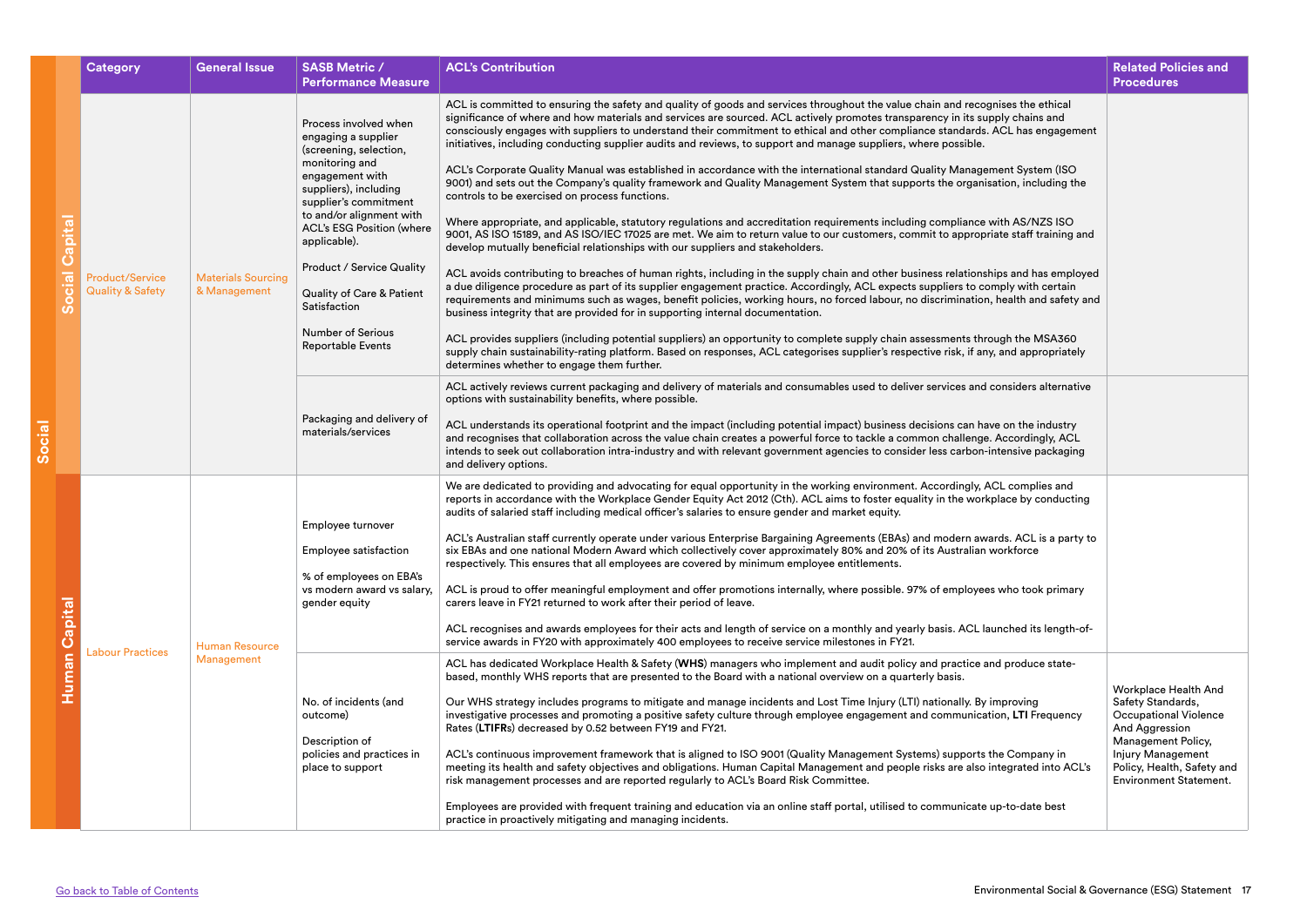<span id="page-17-0"></span>

|        |               | <b>Category</b>                | <b>General Issue</b>                      | <b>SASB Metric /</b><br><b>Performance Measure</b>                  | <b>ACL's Contribution</b>                                                                                                                                                                                                                                                                                                                                                                                                                                                                                                                                                                                                                                            | <b>Related Policies and</b><br><b>Procedures</b> |
|--------|---------------|--------------------------------|-------------------------------------------|---------------------------------------------------------------------|----------------------------------------------------------------------------------------------------------------------------------------------------------------------------------------------------------------------------------------------------------------------------------------------------------------------------------------------------------------------------------------------------------------------------------------------------------------------------------------------------------------------------------------------------------------------------------------------------------------------------------------------------------------------|--------------------------------------------------|
|        |               |                                |                                           |                                                                     | ACL's pathologists are actively involved in the education of future medical practitioners' training as the Company recognises the<br>importance of medical leadership and stewardship. Accordingly, ACL consistently has pathology registrars undergoing supervised<br>training for their admission to Fellow of the Royal College of Pathologists Australia (RCPA), with many of its experienced pathologists<br>acting as supervisors and college examiners.                                                                                                                                                                                                       |                                                  |
|        |               |                                |                                           |                                                                     | ACL also has formal arrangements with universities across Australia to provide supervised on-the-job training to the next generation of<br>biomedical scientists.                                                                                                                                                                                                                                                                                                                                                                                                                                                                                                    |                                                  |
|        |               |                                |                                           | Clinical Training and<br><b>Education of future</b><br>Pathologists | ACL invests in the medical education of its professional network. ACL designs and runs professional development programs<br>accredited by the Royal Australian College of General Practitioners for its referring medical practitioners, enabling them to continue to<br>upskill their practice in the use and interpretation of laboratory tests.                                                                                                                                                                                                                                                                                                                   |                                                  |
|        |               | <b>Labour Practices</b>        | <b>Training &amp;</b><br><b>Education</b> |                                                                     | ACL staff undergo comprehensive induction training and regular competency-based education, which are part of a standardised<br>process to manage training needs.                                                                                                                                                                                                                                                                                                                                                                                                                                                                                                     |                                                  |
|        |               |                                |                                           |                                                                     | ACL has an online education platform that involves a series of updated national training and competency assessment modules and<br>guidelines for all non-clinical staff. There are 20 Training and Competency Assessment Module guideline documents that are<br>developed for all departments and for certain job functions that need to be performed by staff members.                                                                                                                                                                                                                                                                                              |                                                  |
|        |               |                                |                                           | Other Training and<br>Education                                     | As part of its succession planning framework, ACL has established a mentoring program that focuses on empowering and educating<br>female managers and scientists to equip them with capabilities required in executive management roles.                                                                                                                                                                                                                                                                                                                                                                                                                             |                                                  |
|        |               |                                |                                           |                                                                     | ACL also delivers a leadership development program in two phases, designed for its employees to enhance skills in decision-making,<br>change management, project management and performance management, with a view to develop future leaders.                                                                                                                                                                                                                                                                                                                                                                                                                       |                                                  |
|        |               |                                |                                           |                                                                     | In FY21 ACL internally promoted 1,004 employees, with females representing 74% of internal promotions.                                                                                                                                                                                                                                                                                                                                                                                                                                                                                                                                                               |                                                  |
| Social | Human Capital |                                |                                           |                                                                     | ACL's overarching Code of Conduct governs representative activities and behaviours.<br>As detailed in this sustainability report, ACL has appropriate policies, procedures, standards and protocols including relating to code<br>of conduct, equality and diversity, corporate social responsibility, supplier relationship management, anti-bribery and anti-corrup-<br>tion, work health and safety standards, leave entitlements (including parental leave), working from home, bullying, harassment and<br>discrimination and work experience, in order to: attract and retain talent and maintain and improve employee morale,<br>engagement and productivity. |                                                  |
|        |               |                                |                                           | Description of policies<br>or initiatives to ensure                 | ACL's Communication and Consultation procedure serves to support, guide and provide a clear framework for both workplace<br>consultation and communication including inter- and intra-communication.                                                                                                                                                                                                                                                                                                                                                                                                                                                                 |                                                  |
|        |               | <b>Employee</b><br>Engagement, | <b>Employee</b>                           |                                                                     | ACL is committed to protecting Indigenous rights and has implemented an Aboriginal and Torres Strait Islander hiring program setup<br>to specifically address this within the organisation. Accordingly, ACL has collaborated with TAFE NSW to establish the first Aboriginal<br>health employment program in NSW.                                                                                                                                                                                                                                                                                                                                                   | Code of Conduct,<br>Communication and            |
|        |               | Diversity &<br>Inclusion       | Engagement                                | that stakeholders are<br>adequately informed                        | As part of the Aboriginal Pathology Collections program, ACL's collections staff provide guidance and support to assist Aboriginal<br>students with work placement. ACL has successfully employed collections staff from the program.                                                                                                                                                                                                                                                                                                                                                                                                                                | Consultation procedure.                          |
|        |               |                                |                                           |                                                                     | ACL aims to support employee's wellbeing by regularly communicating programs that the company offers. ACL provides an<br>independent Employee Assistance Program (EAP) that offers a confidential counselling service to support all its employees. We also<br>provide independent finance and career services as part of EAP. Further information is available to employees on the staff intranet as<br>relevant external bodies publish such information.                                                                                                                                                                                                          |                                                  |
|        |               |                                |                                           |                                                                     | We also offer employees an employee benefits program that includes offers for discounted services and items, from time to time. We<br>are proud of our ability to align and collaborate with national companies.                                                                                                                                                                                                                                                                                                                                                                                                                                                     |                                                  |
|        |               |                                |                                           |                                                                     | As part of ACL's Initial Public Offering, ACL offered employees an opportunity to acquire a shareholding in the Company or receive a<br>payment for hard work and continued efforts. ACL is proud to have been able to support more than 730 staff in becoming<br>shareholders.                                                                                                                                                                                                                                                                                                                                                                                      |                                                  |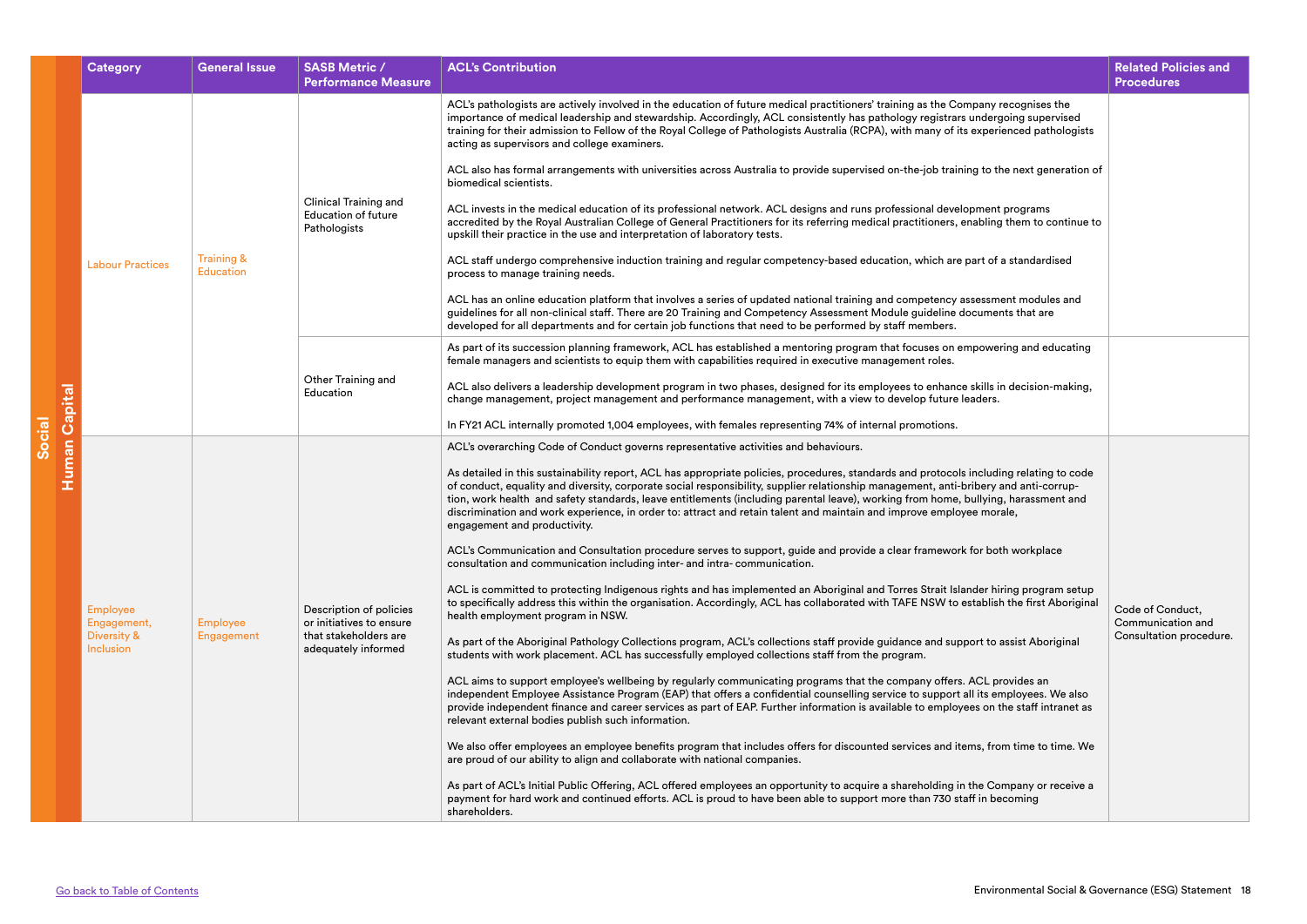<span id="page-18-0"></span>

|               |                                                     |                          | <b>Performance Measure</b>                                                                                                                                                       |                                                                                                                                                                                                                                                                                                                                                                                                                                                                                                                                                                                                                                                                                                                                                                                                                                                                                                                                                                                                                                                                                                                                                                                                                                                                                                                                                                                                                                                                                                                                                                                                                                                                                                                                                                                                                                                                              | <b>Procedures</b>                                                                             |
|---------------|-----------------------------------------------------|--------------------------|----------------------------------------------------------------------------------------------------------------------------------------------------------------------------------|------------------------------------------------------------------------------------------------------------------------------------------------------------------------------------------------------------------------------------------------------------------------------------------------------------------------------------------------------------------------------------------------------------------------------------------------------------------------------------------------------------------------------------------------------------------------------------------------------------------------------------------------------------------------------------------------------------------------------------------------------------------------------------------------------------------------------------------------------------------------------------------------------------------------------------------------------------------------------------------------------------------------------------------------------------------------------------------------------------------------------------------------------------------------------------------------------------------------------------------------------------------------------------------------------------------------------------------------------------------------------------------------------------------------------------------------------------------------------------------------------------------------------------------------------------------------------------------------------------------------------------------------------------------------------------------------------------------------------------------------------------------------------------------------------------------------------------------------------------------------------|-----------------------------------------------------------------------------------------------|
| Human Capital | Employee<br>Engagement,<br>Diversity &<br>Inclusion | Diversity &<br>Inclusion | Description of policies and<br>procedures<br>% diversity including race,<br>gender, ethnicity, religion,<br>sexual orientation and<br>remuneration variance (as<br>appropriate). | ACL recognises the fundamental obligation to respect human rights and actively manages and encourages equal opportunity, gender<br>equality, inclusion and diversity across the company through the implementation of an<br>accountable and transparent framework.<br>ACL's workforce includes individuals with diverse skills, backgrounds, perspectives and experiences, and this diversity is<br>recognised, valued and respected. ACL's Diversity Policy aims to align ACL's business operations with the positive outcomes that can<br>be achieved through a diverse workforce that recognises and utilises the contribution of diverse skills and talents amongst its Board,<br>management and employees.<br>Consistent with the principles of justice, integrity, equity and the pursuit of medical excellence upon which the profession is founded.<br>ACL is committed to equality and diversity in the workplace. Together with the support of ACL staff, the Diversity and Equality and<br>Diversity Policies promote the right to diversity, equality, respect, inclusion and substantive equality in the workplace and medical /<br>healthcare profession.<br>As part of ACL's "Staff Fun Days" ACL celebrates 'Cultural Diversity Day'. On this day, employees of all different backgrounds are<br>encouraged to proudly wear their national costumes and share food and traditions from all over the world.<br>ACL recognises that globally, women and girls are less likely to participate in science. Accordingly, ACL annually celebrates the<br>'United Nations International Day of Women and Girls in Science' in February, to engage and inspire women to take up roles and<br>careers in all fields of science.<br>ACL's workplace gender ratio is above 80%, female to male. Whilst this is favourable for females, ACL recognises the imbalance and | <b>Equality and Diversity</b><br>Policy Bullying,<br>Harassment and<br>Discrimination Policy. |
|               |                                                     |                          |                                                                                                                                                                                  | employs appropriate ethical decision-making when recruiting.                                                                                                                                                                                                                                                                                                                                                                                                                                                                                                                                                                                                                                                                                                                                                                                                                                                                                                                                                                                                                                                                                                                                                                                                                                                                                                                                                                                                                                                                                                                                                                                                                                                                                                                                                                                                                 |                                                                                               |
|               |                                                     |                          |                                                                                                                                                                                  |                                                                                                                                                                                                                                                                                                                                                                                                                                                                                                                                                                                                                                                                                                                                                                                                                                                                                                                                                                                                                                                                                                                                                                                                                                                                                                                                                                                                                                                                                                                                                                                                                                                                                                                                                                                                                                                                              |                                                                                               |
|               |                                                     |                          | Go back to Table of Contents                                                                                                                                                     |                                                                                                                                                                                                                                                                                                                                                                                                                                                                                                                                                                                                                                                                                                                                                                                                                                                                                                                                                                                                                                                                                                                                                                                                                                                                                                                                                                                                                                                                                                                                                                                                                                                                                                                                                                                                                                                                              | Environmental Social & Governance (ESG) Statement 19                                          |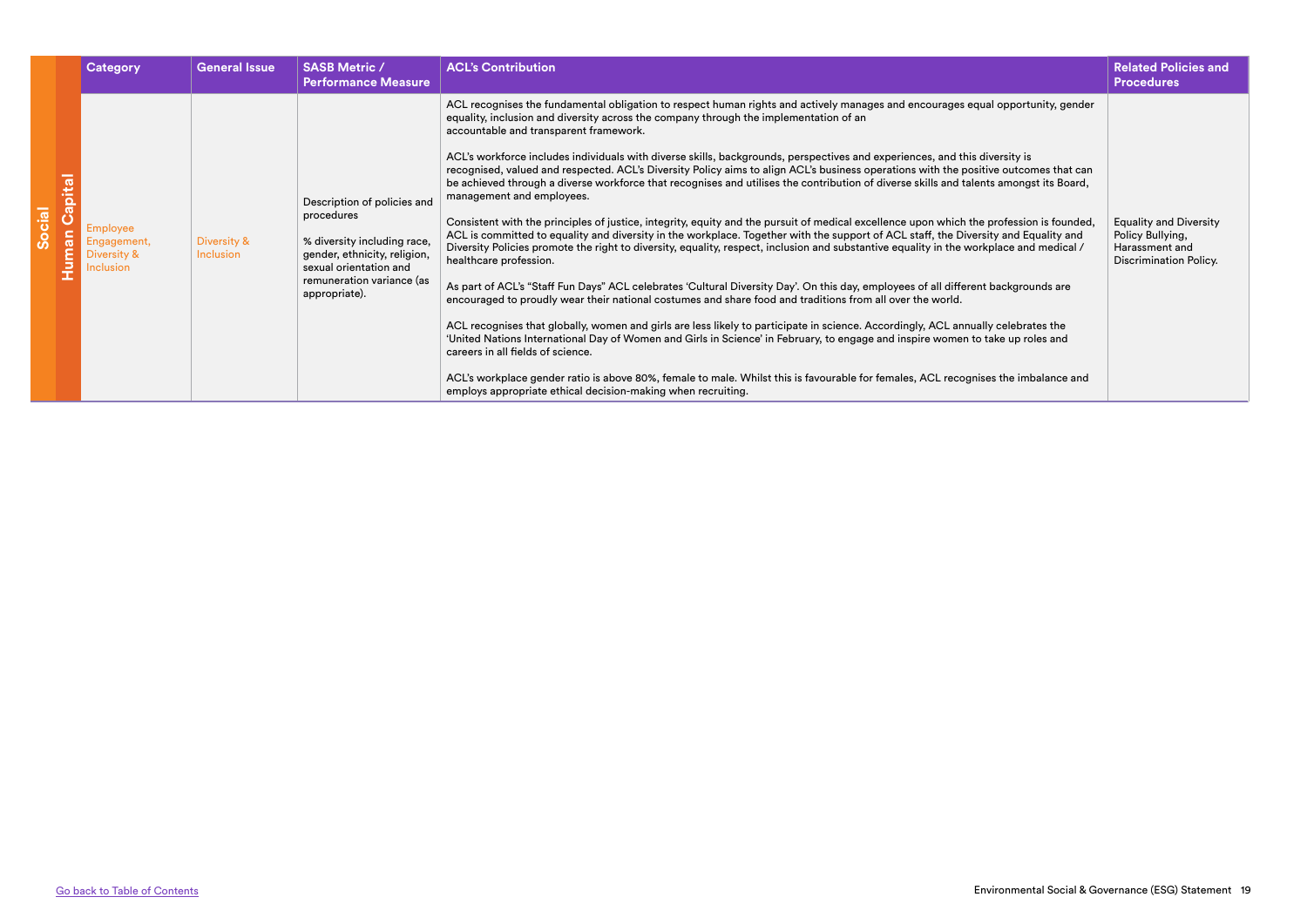<span id="page-19-0"></span>

| <b>Category</b>                            | <b>General Issue</b>                               | <b>SASB Metric / Perfor-</b><br>mance Measure                                                                                          | <b>ACL's Contribution</b>                                                                                                                                                                                                                                                                                                                                                                                                                                                                                                                                                                                                                                                                                                                                                                                                                                                                                                                                                                                                                                                                                                                                                                                                                                                                                                                                                                                                                                                                                                                                                                                          | <b>Related Policies and</b><br><b>Procedures</b>                                                                                                                                                                                                                                                |
|--------------------------------------------|----------------------------------------------------|----------------------------------------------------------------------------------------------------------------------------------------|--------------------------------------------------------------------------------------------------------------------------------------------------------------------------------------------------------------------------------------------------------------------------------------------------------------------------------------------------------------------------------------------------------------------------------------------------------------------------------------------------------------------------------------------------------------------------------------------------------------------------------------------------------------------------------------------------------------------------------------------------------------------------------------------------------------------------------------------------------------------------------------------------------------------------------------------------------------------------------------------------------------------------------------------------------------------------------------------------------------------------------------------------------------------------------------------------------------------------------------------------------------------------------------------------------------------------------------------------------------------------------------------------------------------------------------------------------------------------------------------------------------------------------------------------------------------------------------------------------------------|-------------------------------------------------------------------------------------------------------------------------------------------------------------------------------------------------------------------------------------------------------------------------------------------------|
|                                            | <b>Business Ethics/</b><br><b>Model Resilience</b> | Description of policies<br>and/or practices geared<br>towards transitioning to<br>a low carbon and climate<br>constrained environment. | ACL's ESG commitment is primarily captured within the Corporate Social Responsibility Policy (that includes both Environment and<br>Social commitments); and Governance Policy. ACL is committed to identifying and reducing waste and consumption of resources,<br>by providing education and training to staff on environmental matters and disaster mitigation, through emergency planning to reduce<br>adverse environmental outcomes.<br>ACL's management understands its responsibility with regard to protecting our environment and works to enable employee commit-<br>ment and involvement that increases environmental awareness.<br>ACL Whistleblower Policy encourages its employees, suppliers, contractors, customers, tenderers and other persons who have busi-<br>ness dealings with ACL to raise any concerns and report instances of unethical, illegal, socially irresponsible or fraudulent conduct,<br>where there are reasonable grounds to suspect such conduct, without fear of intimidation, disadvantage or reprisal.<br>The Whistleblower Policy sets out ACL's commitment to investigating all matters reported in an objective and fair manner as soon as<br>possible after the matter has been reported. ACL has engaged a third party that provides a platform for matters to be anonymously<br>raised and appropriately investigated.<br>ACL acknowledges the vital role it plays in helping to address our global sustainability challenges.<br>As a Company, ACL is well positioned to be an adaptable and resilient company. Due to this, ACL was able to quickly respond the | <b>Risk Management</b><br>Framework,<br>Whistleblower Policy,<br><b>Whistleblower Protection</b><br>Policy,<br>Remuneration and<br>Nomination Committee,<br>Charter Disclosure Policy,<br>Audit Committee Charter,<br>Corporate Governance<br>Statement, Anti-Bribery<br>and Corruption Policy. |
|                                            |                                                    |                                                                                                                                        | COVID-19 crisis in an extremely agile way; examples being, rapidly setting up COVID laboratories and validating tests, setting up<br>drive-through COVID-19 Collection Centres across the nation, or helping referrers transition to a telehealth model of care.                                                                                                                                                                                                                                                                                                                                                                                                                                                                                                                                                                                                                                                                                                                                                                                                                                                                                                                                                                                                                                                                                                                                                                                                                                                                                                                                                   |                                                                                                                                                                                                                                                                                                 |
|                                            | <b>Board Diversity</b>                             | <b>Board Diversity</b>                                                                                                                 | ACL is committed to ensuring that its Board is diverse in all its forms, including in its range of technical and human skills, expertise,<br>lived experience, backgrounds, gender, race and age.<br>ACL acknowledges that a diverse Board will result in better decision making and more sustainable value creation. ACL has<br>committed to achieving a gender diversity target on its Board of 40:40:20 (male:female:any) as is actively engaging with female<br>potential candidates.                                                                                                                                                                                                                                                                                                                                                                                                                                                                                                                                                                                                                                                                                                                                                                                                                                                                                                                                                                                                                                                                                                                          | Corporate Governance<br>Statement, Board Charter.                                                                                                                                                                                                                                               |
| <b>Board &amp; Corporate</b><br>Governance | <b>Ethical Business</b><br><b>Practice</b>         | Description of efforts to<br>reduce the environmental<br>impact                                                                        | ACL is committed to operating in a manner consistent with the laws and regulations of the jurisdictions in which its businesses<br>operate, including those relating to bribery and corruption.<br>Accordingly, the Board has adopted an anti-bribery and corruption policy which sets out the responsibilities of ACL and its employees,<br>or other personnel or representatives in:<br>observing and upholding the prohibition on bribery and related improper conduct, and<br>providing information and guidance on how to recognise and deal with instances of bribery and corruption.<br>As part of minimising conflicts of interest and/or unethical business practice, under the Whistleblower Policy, the Board is to be<br>informed of any material concerns that call into question the culture of ACL.<br>ACL has ongoing engagement initiatives, including conducting supplier audits and reviews, to monitor and manage ethical business<br>practices in the supply chain, where possible. All suppliers (including potential suppliers) are required to complete assessments on the<br>MSA360 supply chain sustainability rating online platform prior to engagement. Based on responses, ACL's Quality and Risk<br>department determines whether to engage with the supplier or if the Company needs to correctively engage with the relevant<br>supplier.                                                                                                                                                                                                                                         | Anti-Bribery &<br>Anti-Corruption Policy,<br>Shareholder<br>Communication Policy,<br>Securities Trading Policy,<br><b>Whistleblower Protection</b><br>Policy, Modern Slavery<br>Statement.                                                                                                      |
|                                            | <b>Reputational Risk</b>                           | Risk Management &<br>Opportunities                                                                                                     | As part of ACL's risk management framework, ACL has developed a Risk Appetite Statement that includes no appetite for intentional<br>non-compliance with legal, statutory and policy requirements.<br>ACL is committed to meeting all relevant regulatory and legislative environmental requirements, to achieve continual improvement in<br>environmental performance and to prevent pollution<br>ACL operates in a highly regulated industry and is subject to laws, government policies and regulations. ACL monitors legislative and<br>regulatory developments and engages proactively with key stakeholders to manage this risk.<br>ACL maintains high quality standards and audit processes to ensure it continually meets licencing and accreditation standards across<br>its business. Each laboratory has been accredited to AS ISO 15189 and the Clayton and Adelaide laboratories also have ISO 9001:2015<br>certification, Quality Management System frameworks in place.                                                                                                                                                                                                                                                                                                                                                                                                                                                                                                                                                                                                                             | <b>Risk Committee Charter.</b>                                                                                                                                                                                                                                                                  |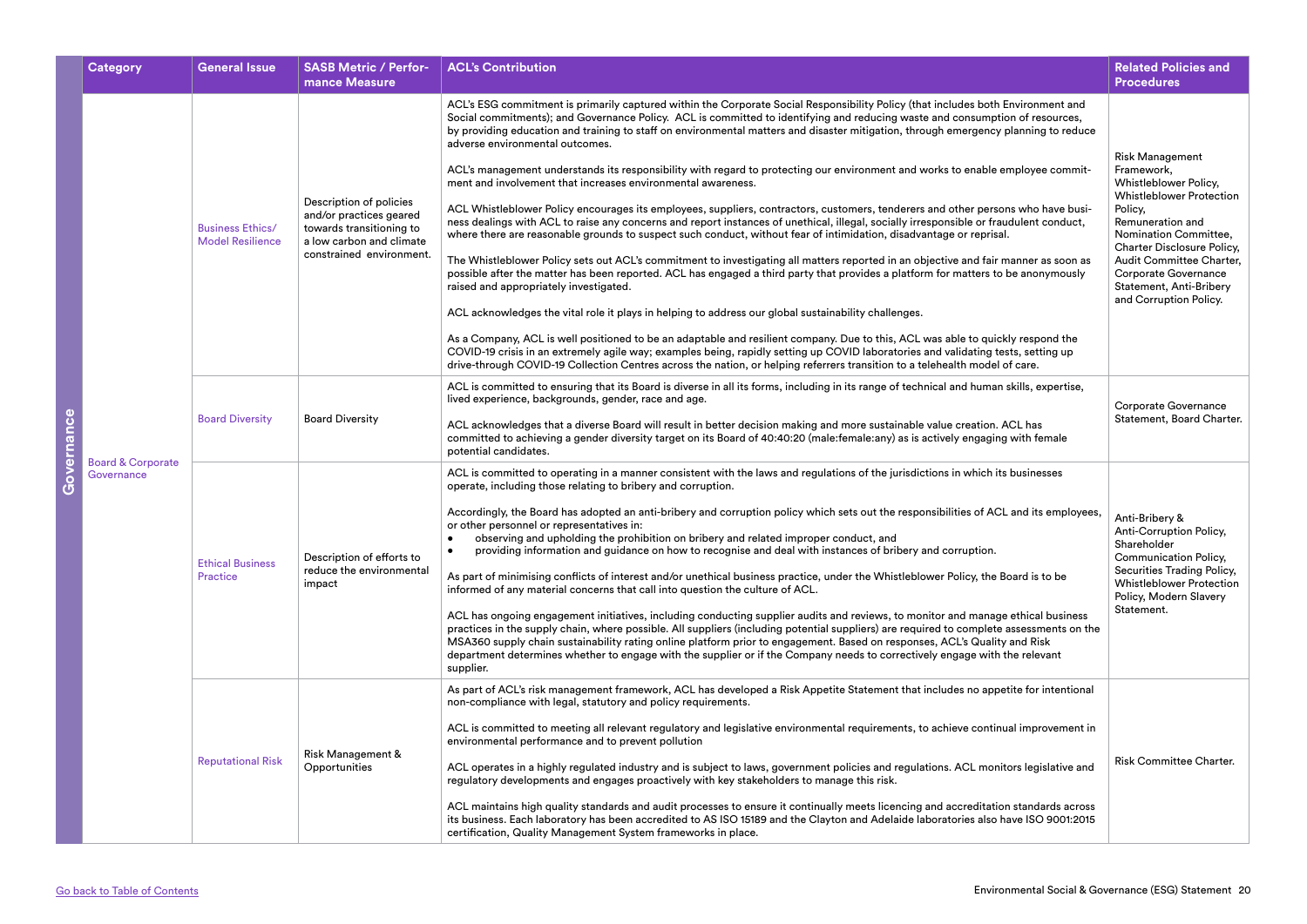<span id="page-20-0"></span>

|            | Category                            | <b>General Issue</b>                                      | <b>SASB Metric / Perfor-</b><br>mance Measure                                                             | <b>ACL's Contribution</b>                                                                                                                                                                                                                                                                                                                                                                                                                                                                                                                                                                                                                                                                                                                                                                                                                                                                                                                                                                                                                                                                                                                                                                                                                                                                                                                                                               | <b>Related Policies and</b><br><b>Procedures</b>                                                                                                                                                                                                     |
|------------|-------------------------------------|-----------------------------------------------------------|-----------------------------------------------------------------------------------------------------------|-----------------------------------------------------------------------------------------------------------------------------------------------------------------------------------------------------------------------------------------------------------------------------------------------------------------------------------------------------------------------------------------------------------------------------------------------------------------------------------------------------------------------------------------------------------------------------------------------------------------------------------------------------------------------------------------------------------------------------------------------------------------------------------------------------------------------------------------------------------------------------------------------------------------------------------------------------------------------------------------------------------------------------------------------------------------------------------------------------------------------------------------------------------------------------------------------------------------------------------------------------------------------------------------------------------------------------------------------------------------------------------------|------------------------------------------------------------------------------------------------------------------------------------------------------------------------------------------------------------------------------------------------------|
|            |                                     | Management of<br>the Legal &<br>Regulatory<br>Environment | Description of corporate<br>positions related to<br>government regulations<br>and/or policies to address. | ACL's Board has created a framework for managing the Company, including adopting relevant internal controls, risk management<br>processes and corporate governance policies and practices which it believes are appropriate for the Company's business and<br>designed to promote the responsible management and conduct of the Company.<br>ACL's Code of Conduct (Code), that has been endorsed by the Board and made available to Employees, seeks to guide the behaviour<br>of everyone in ACL (including all employees, contractors, consultants, managers and the Board, including temporary employees,<br>contractors and directors of ACL) by clearly stating ACL's firm commitment to behaving honestly and fairly.<br>The Code requires ethical and responsible conduct of Employees that includes acting in accordance with ACL's values and best<br>interests, acting with integrity (including being honest, ethical, fair and trustworthy in all business dealings and relationships) and<br>reporting any breaches to the Code.<br>As part of ACL's governance and risk management framework, the Board has delegated responsibility for the oversight of legal and<br>regulatory risk to its Risk Committee, more information about the role and function of the Risk Committee can be found in ACL's<br>Corporate Governance Statement.                                 | Code of Conduct,<br>Board Charter,<br>Governance Policy,<br>Corporate Governance<br>Statement, Risk<br>Committee Charter,<br>Modern Slavery<br>Statement, Workplace<br>Health and Safety Policy,<br>Securities Trading Policy,<br>Disclosure Policy. |
|            |                                     | <b>Taxation</b>                                           | Description of efforts to<br>manage                                                                       | ACL recognises a fair tax system is essential to the proper functioning of society and the economy. ACL observes relevant tax law.                                                                                                                                                                                                                                                                                                                                                                                                                                                                                                                                                                                                                                                                                                                                                                                                                                                                                                                                                                                                                                                                                                                                                                                                                                                      |                                                                                                                                                                                                                                                      |
| Governance | <b>Other Governance</b>             | Competitive<br><b>Behaviour</b>                           | Description of efforts to<br>manage                                                                       | ACL is committed to operating in a manner consistent with the laws and regulations of the jurisdictions in which its businesses<br>operate, including those relating to bribery and corruption.<br>Accordingly, the Board has adopted an anti-bribery and corruption policy which sets out the responsibilities of ACL and its employees,<br>or other personnel or representatives in:<br>observing and upholding the prohibition on bribery and related improper conduct, and<br>$\bullet$<br>providing information and guidance on how to recognise and deal with instances of bribery and corruption.<br>As part of minimising conflicts of interest and/or unethical business practice, under the Whistleblower Policy, the Board is to be<br>informed of any material concerns that call into question the culture of ACL.<br>ACL has ongoing engagement initiatives, including conducting supplier audits and reviews, to monitor and manage ethical business<br>practices in the supply chain, where possible. All suppliers (including potential suppliers) are required to complete assessments on the<br>MSA360 supply chain sustainability rating online platform prior to engagement. Based on responses, ACL's Quality and Risk<br>department determines whether to engage with the supplier or if the Company needs to correctively engage with the relevant<br>supplier. | Anti-Bribery &<br>Anti-Corruption Policy,<br>Shareholder<br>Communication Policy,<br>Securities Trading Policy,<br><b>Whistleblower Protection</b><br>Policy, Modern Slavery<br>Statement.                                                           |
|            |                                     | <b>Critical Incident</b><br><b>Risk Management</b>        | Description of efforts to<br>manage<br><b>Total amount of Critical</b><br>Incidents /remediation          | ACL recognises that risk management is a cornerstone of good clinical and corporate governance and organisational success.<br>Being able to manage risk well is fundamental for ACL, as it seeks to meet patient and organisational objectives, excellence in patient<br>care and promote efficient, effective and ethical decision making, to align with the Company's mission, to empower decision-making<br>that saves and improves patients' lives. In pursuit of this mission, ACL has consciously invested in effective risk management strategies<br>that allow for the continual monitoring of performance; identification and prioritisation of risks relating to performance; and<br>identification and implementation of appropriate actions to manage and/or mitigate each identified risk, as appropriate.<br>ACL has adopted the Australian and International Standard on Risk Management (AS ISO 31000:2018) as a benchmark for its risk<br>management framework. ACL's risk management framework includes a Risk Committee, Risk Management Policy and Risk Appetite<br>Statement to mitigate and manage risk.                                                                                                                                                                                                                                                          | <b>Risk Committee Charter,</b><br>Risk Management Policy,<br>Incident Management<br>Policy, Incident<br>Management, Business<br>Continuity Plans.                                                                                                    |
|            | <b>Go back to Table of Contents</b> |                                                           |                                                                                                           |                                                                                                                                                                                                                                                                                                                                                                                                                                                                                                                                                                                                                                                                                                                                                                                                                                                                                                                                                                                                                                                                                                                                                                                                                                                                                                                                                                                         | Environmental Social & Governance (ESG) Statement 21                                                                                                                                                                                                 |